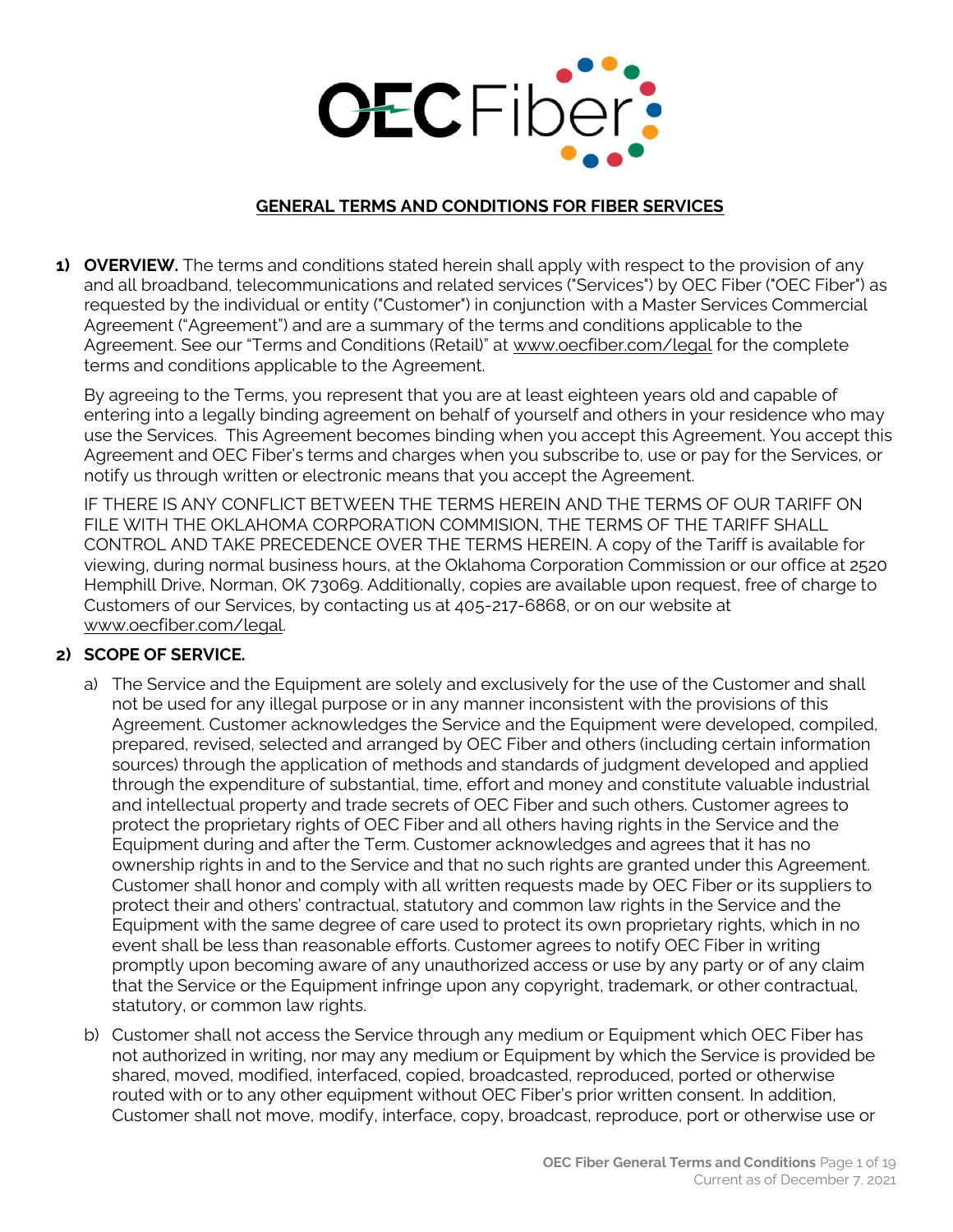route the Service or any portion thereof with or to any other equipment, network or software that OEC Fiber, in its sole good faith judgment, determines is interacting or interfering or may interact or interfere with the performance of the Service or any portion thereof and, from time to time, upon OEC Fiber's request therefore, Customer shall promptly notify OEC Fiber in writing of any and all such equipment, network and software. Service expressly provided by OEC Fiber for operation on Customer's own equipment shall be furnished without warranty as to compatibility, fitness or performance with such equipment, and Customer shall bear all cost and responsibility for such equipment.

Unauthorized access or use is unlawful and OEC Fiber and its suppliers shall have all rights provided by law to prevent such access or use and to collect damages in such event. Customer agrees to notify OEC Fiber in writing promptly upon becoming aware of any unauthorized access or use. Customer shall not share, recompile, decompile, disassemble, reverse engineer, or make or distribute any other form of, or any derivative work from, the Services and/or the equipment. Customer may use the Service solely for its internal purposes and may not use the Service for any development purposes or to develop any applications, software or otherwise that could in any way interact or interfere with the performance of the Service or any portion thereof, except as OEC Fiber may expressly permit under a separate development license with Customer.

- c) The analysis and presentation included in the Service shall not be recirculated, redistributed or published by Customer except for internal purposes without the prior written consent of OEC Fiber and where necessary, with certain sources of the information included in the Service.
- d) Customer shall not use any of OEC Fiber's or its Affiliated Companies' trademarks, trade names, or service marks in any manner which creates the impression that such names and marks belong to or are identified with Customer, and Customer acknowledges that it has no ownership rights in and to any of these names and marks.
- e) Customer acknowledges and agrees that OEC Fiber may delegate certain of its responsibilities, obligations and duties under or in connection with this Agreement to a third party or an Affiliated Company of OEC Fiber, which may discharge those responsibilities, obligations and duties on behalf of OEC Fiber.
- **3) TERM AND TERMINATION.** The following term and termination restrictions will apply based upon the level of service and classification of service that Customer subscribes to, as defined below:
	- a) Residential:
		- i) The term of the Agreement shall commence upon the initial installation or activation of any Service and shall continue in full force and effect for the time period from month to month unless earlier terminated in accordance with the terms and provisions of the Agreement.
		- ii) Customer may terminate the Agreement on by written or verbal notice to OEC Fiber. OEC Fiber may terminate the Agreement as allowed for in the then current Tariffs, filed with Oklahoma Corporation Commission Customer shall pay to OEC Fiber, immediately upon demand, all sums then due and unpaid at the time of termination.
	- b) Enterprise and Small Business:
		- i) Unless the 2 (b) (ii) below applies, Service is offered on a month to month basis that begins on the date OEC Fiber activates your Service, unless activation is delayed due to circumstances beyond the customer's control – then the term starts once the impediment to activation is removed and ends on the day before the same date in the following month; but in all events, billing will commence within six (6) months of execution of the Agreement. Should you postpone the date of activation more than one time, you will be charged two-hundred fifty dollars (\$250) per location for each and every postponement after the first postponement. For purpose of clarity, the preceding sentence does not obligate us to grant a postponement of the activation date. Subsequent terms of this Agreement automatically renew on a monthly basis unless you give us written notice of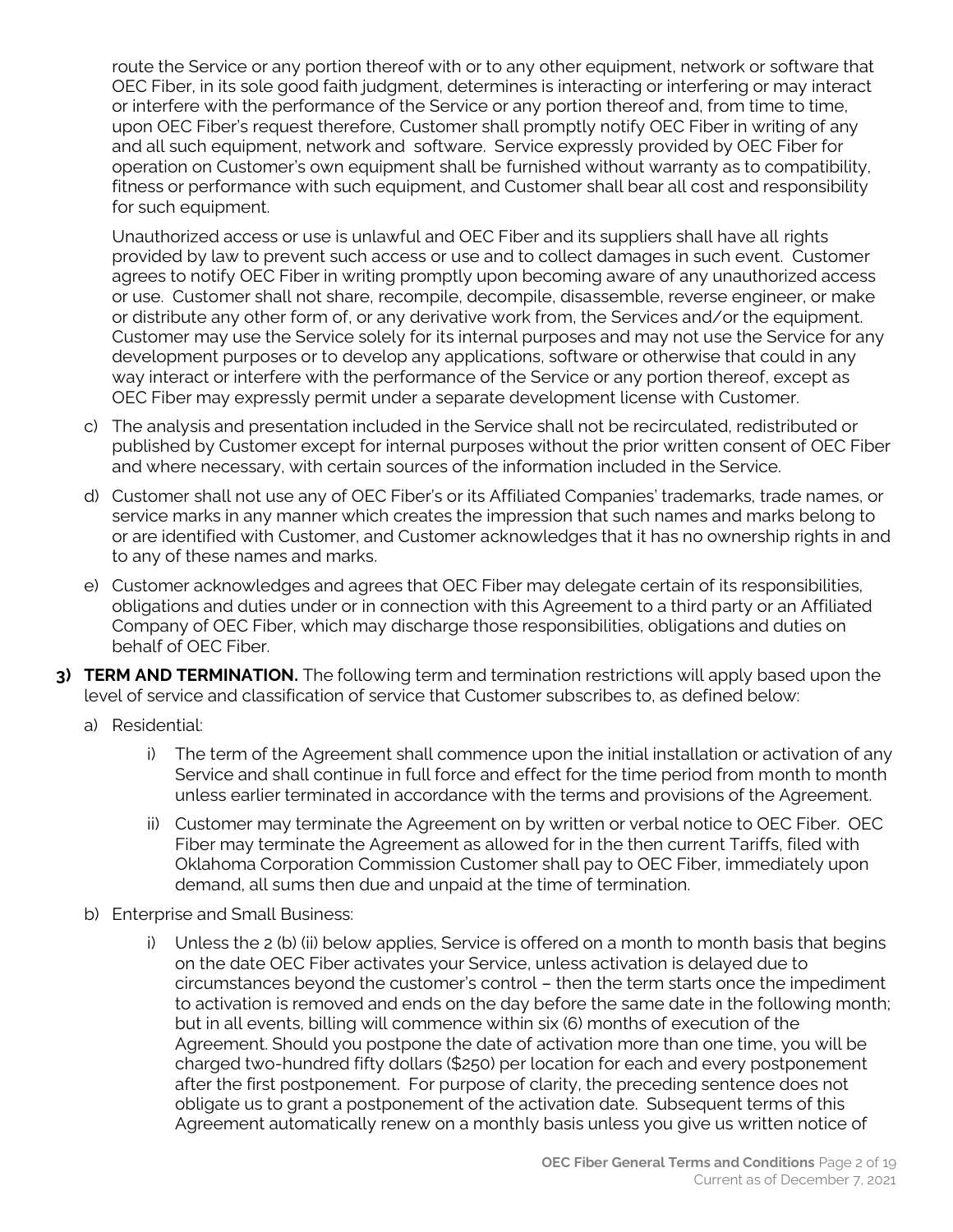non-renewal at least ten (10) days before the end of the monthly term in which the notice is given., if applicable, all of which will immediately become due and payable. You will also be responsible for the next full month's charges in the event that you do not provide the requisite ten-day notice of disconnection prior to the expiration of the then current term. Expiration of the term, suspension or disconnection of Service will not excuse you from paying all accrued and unpaid charges due under this Agreement.

- ii) Some products/services are available under a term agreement (Term). The Term starts on the day of the last billed new Service, or product (if applicable) whichever is later, and billing for Service commences when each Service is activated, unless activation is delayed due to circumstances beyond the customer's control—then the billing starts once the impediment to activation is removed; but in all events, billing will commence within six (6) months of execution of the Agreement. Should you postpone the date of activation more than one time, you will be charged two-hundred fifty dollars (\$250) per location for each and every postponement after the first postponement. For purpose of clarity, the preceding sentence does not obligate us to grant a postponement of the activation date. The Term and will automatically renew for successive one (1) year terms thereafter (in each case, a "Renewal Term"), until terminated in accordance with the remaining terms of this Agreement.
- iii) Either party may terminate a Term Agreement, for any reason or for no reason, at the end of the current term or any Renewal Term by providing the other party with not less than ninety (90) days prior written notice of termination.
- iv) Either party may terminate a Term Agreement if the other party has committed a material breach of this Agreement, and such breach is not cured within thirty (30) days of the date the party in breach receives written notice of the breach. If we terminate this Agreement under this Section 2 (b) (ii) you shall pay us a termination fee equal to the sum of one hundred percent (100%) of the remaining minimum monthly fees that would have been incurred for the remainder of the Term of this Agreement (the "Termination Charge"), plus all fees incurred prior to the date of termination of services, plus any damages incurred by us as a result of your material breach.
- v) Before the end of the any term or Renewal Term, and without your breaching this Agreement, you may terminate a Term Agreement with respect to all Services by written notification to us. The Agreement shall terminate thirty (30) days thereafter, at which time you shall pay us a termination charge equal to the sum of one hundred percent (100%) of the remaining minimum monthly fees that would have been incurred for the remainder of the Term of this Agreement (the "Termination Charge"), plus all fees incurred prior to the date of termination of services. Customer has a right to reduce its Services requested without penalty if the reduction is related to a decrease in the number of the Customer's employees utilizing the Services, and not to shift Services to a different provider.
- **4) RATES AND CHARGES.** The rates and charges for the Services are set forth in the Agreement, together with any and all of OEC Fiber's tariffs, as applicable and as amended from time to time. Current installation and monthly fees are posted on OEC Fiber's website at www.oecfiber.com. Some prices, fees charges, packages, and where applicable, programming, features, functionality are subject to change without notice. Any upgrades in existing Service will be charged at the upgraded level.
- **5) TAXES AND SURCHARGES.** In addition to the rates and charges for the Service(s), Customer shall be responsible for payment of all local, state and federal taxes, fees and surcharges, however designated, imposed on or based upon the provision, sale, or use of the Services and any Equipment, excluding taxes based on OEC Fiber's net income. Customer shall be responsible for the payment of all surcharges in effect from time to time, including but not limited to USF, PICC, and payphone surcharges, as required or permitted by applicable law, regulation or tariff and/or as specified on the OEC Fiber website at www.oecfiber.com/legal.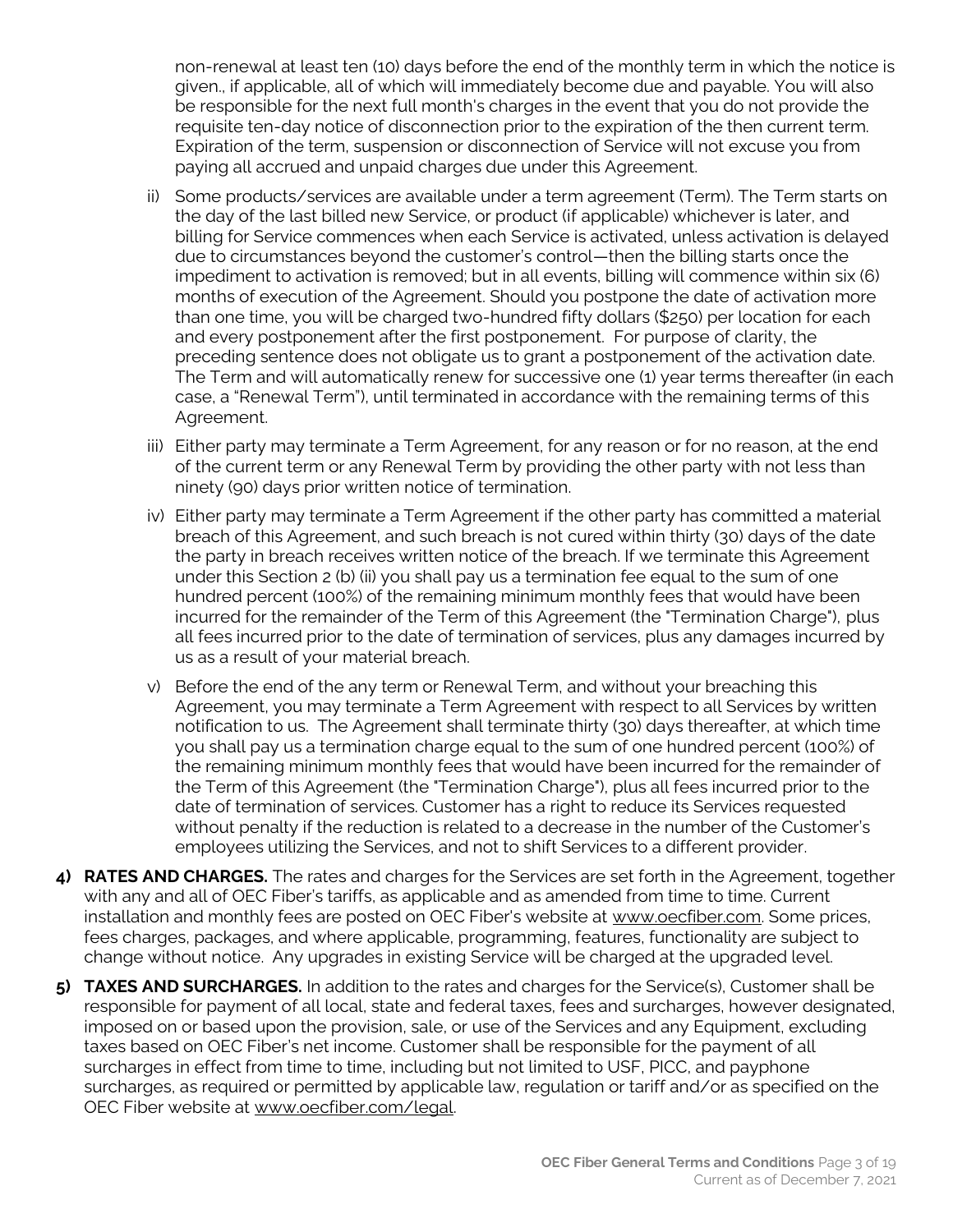#### **6) BILLING AND PAYMENT.**

- a) Charges for all Services shall be billed monthly in advance (except for usage-based charges, which will be billed monthly in arrears, and any other charges which we decide to bill in arrears), including but not limited to: activation fees; monthly Service fees; equipment rental fees; usage charges; international usage charges; advanced feature charges; advanced features/add-ons; regulatory recovery fee, universal service fund; 911 fees; federal, state and/or local taxes; disconnection fees; and shipping and handling charges. The amount of such fees and charges shall be published on our website and may change from time to time. OEC Fiber may introduce new products and services at special introductory pricing. Introductory pricing may change at OEC Fiber's discretion. Notification of monthly invoices will be sent to you via mail or your email address on file with us. Any usage charges will be billed in increments that are rounded up to the nearest minute unless otherwise set forth in the rate schedules found on our website.
- b) All charges are due upon Customer's receipt of a bill for such amounts. All amounts due hereunder which are not paid by Customer within fifteen (15) days from the date of the bill shall become delinquent. Services may be disconnected after ten (10) days written notice that service may be disconnected unless the delinquent account is paid in full. If service is disconnected for nonpayment, OEC Fiber may require payment of any outstanding balance along with all late fees (current late fee and reconnect fee outlined in FEE SCHEDULE on last page of this document) prior to reconnection. Customer will further be liable to Company for all costs associated with collection of any amount owed by Customer under this Agreement, including, but not limited to reasonable attorneys' fees. Customer shall pay the invoiced amount by the Due Date; provided that payment of an invoice shall not be deemed a waiver of Customer's rights to later dispute an invoice within the time period established in this Section.
- c) You must notify us in writing within thirty (30) days after receiving your statement if you dispute any OEC Fiber charges on that statement or you will be deemed to have waived any right to contest such charges. All notices of disputed charges should be sent to:

#### **OEC Fiber PO Box 1208 Norman, OK 73070**

The dispute notice shall set forth in writing in reasonable detail the information concerning the disputed charges and reasons for the dispute. OEC Fiber and Customer shall attempt in good faith to promptly resolve any objection to the invoiced amount. If the dispute is subsequently resolved in favor of Customer, OEC Fiber shall issue a credit on Customer's subsequent invoice for the disputed amount. If OEC Fiber initiates legal proceedings to collect any amount due hereunder and OEC Fiber substantially prevails in such proceedings, then Customer shall pay the reasonable attorneys' fees and costs incurred by OEC Fiber in prosecuting such proceedings and any appeals therefrom. Any objection to billed charges should be reported to the Company as soon as possible. Questions regarding the Company's services or charges assessed to a Customer's bill may be directed to the Company's Customer Service Department toll-free at (833) 633-4065. The Company shall investigate the particular case and report the results to the Customer. During the period that the disputed amount is under investigation, the Company shall not pursue any collection procedures or assess late fees with regard to the disputed amount. The Customer shall be required to pay the undisputed part of the bill, and if not paid, the Company may discontinue service. In the event the disputed charges are not resolved, the Company shall inform the Customer that the Customer may utilize the complaint procedures of the Commission's Consumer Services Division. The Company shall provide the Customer with the following information:

#### **Oklahoma Corporation Commission Consumer Services Division P.O. Box 52000-2000 Oklahoma City, Oklahoma 73152-2000 (405) 521-2331 or (800) 522-8154 8:00 a.m. to 4:30 p.m. Monday through Friday**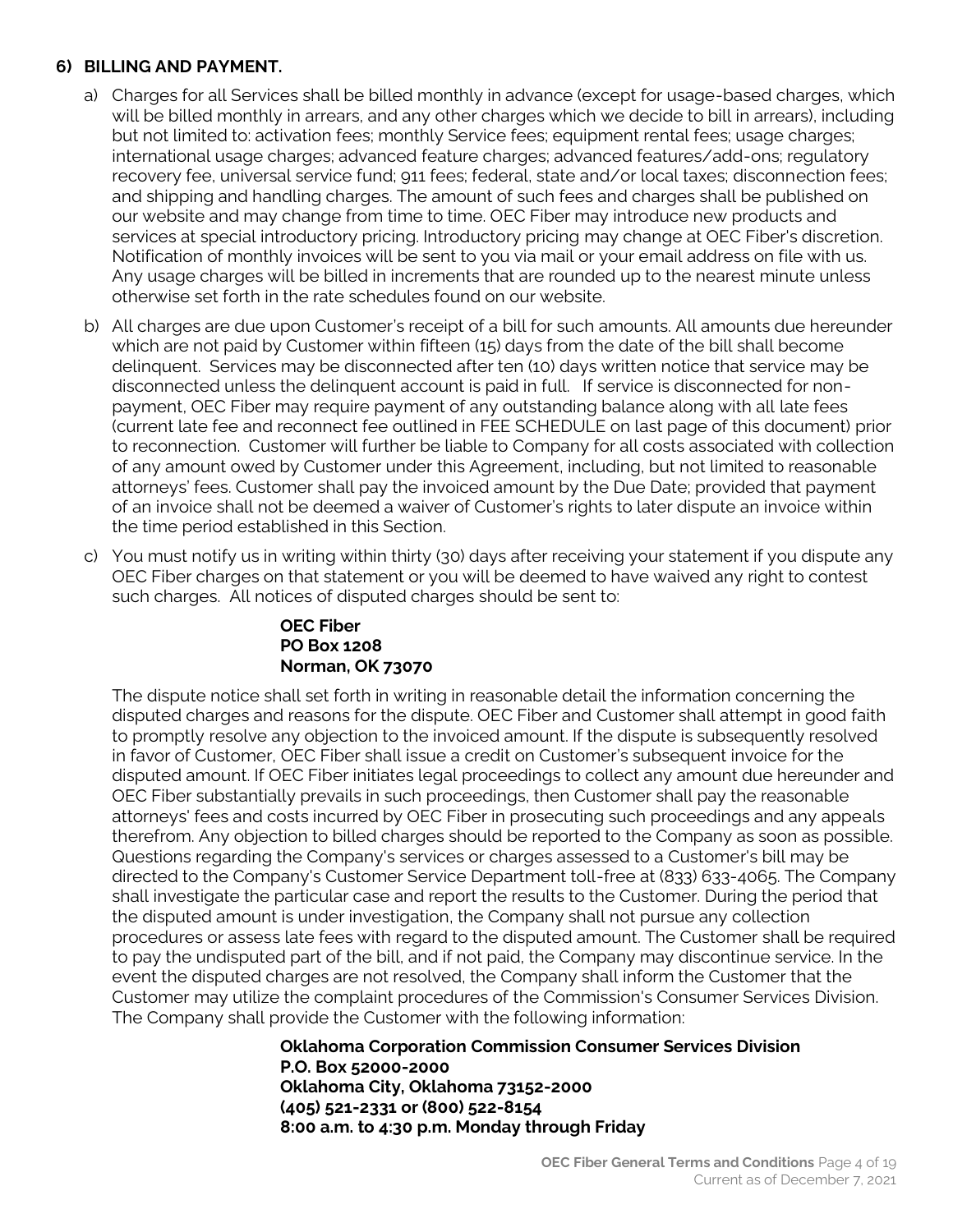- d) The above fees are defined as follows:
	- i) Activation Fee This fee covers charges for setting up your account and activating you on our system.
	- ii) Service Call Fee This fee covers charges for service calls to the Customer's home or business where the source of the outage, interruption, irregularity, or nature of the issue is not the fault of OEC Fiber nor OEC Fiber's use of the equipment.
	- iii) Monthly Service Fee This is the basic charge associated with your Service. This fee includes the calling charges defined by your plan; the features associated with your plan and basic account Service.
	- iv) Equipment Rental Fees This is the charge associated with the rental of equipment for the sole purpose of use in connection with the Service.
	- v) Usage Charges OEC Fiber also bills for calls to directory assistance and other information services.
	- vi) International Usage Charges These are the fees associated with calls to locations outside of the US (including Alaska and Hawaii), Canada, and the US territories within the North American Numbering Plan.
	- vii) Advanced Features, Add-Ons, and Premium Services OEC Fiber charges additional fees for enhanced features and services such as Virtual Phone Numbers.
	- viii) Universal Service Fund The Universal Service Fund (USF) provides support to promote access to telecommunications services at reasonable rates for those living in rural and high-cost areas, income-eligible consumers, rural health care facilities, and schools and libraries All telephone companies that provide service between states and internationally, including wireless companies, must contribute a percentage of their revenues derived from these services to the USF.
	- ix) Taxes OEC Fiber is required to bill and collect local, state and federal taxes imposed on OEC Fiber customers by the various taxing authorities. OEC Fiber passes all taxes it collects on to the appropriate taxing authority.
	- x) 911 Fees State and/or local governments may assess fees on OEC Fiber to pay for emergency services in your community. OEC Fiber bills and collects 911 fees from its customers and remits such fees to the appropriate authority. Depending on where you live, these fees can vary widely. OEC Fiber is committed to supporting public safety services and resources in your State.
- e) Discontinuance of Service. We reserve the right to suspend or discontinue the Service generally, or to disconnect your Service or a service component, at any as defined in the then-current Tariffs. If we discontinue the Service generally, or disconnect your Service without a stated reason, you will only be responsible for charges accrued through the date of disconnection, including a pro-rated portion of the final month's charges. If your Service is disconnected on account of your breach of any provision of this Agreement, you will be responsible for the full charges to the end of the current term, including, without limitation, unbilled charges, plus the termination fee, if applicable, all of which will immediately become due and payable. OEC Fiber will pursue collection for unpaid amounts on disconnected accounts and may report to credit bureaus.
- f) Taxes. State and local governments may assess taxes, surcharges and/or fees on your use of OEC Fiber Service. These charges may be a flat fee or a percentage of your OEC Fiber charges and may change from time to time without notice. These charges are based on the rates applicable to the address you provided to us. You are responsible for all applicable federal, state, provincial, municipal, local or other governmental sales, use, excise, value-added, personal property, public utility or other taxes, fees or charges now in force or enacted in the future, that arise from or as a result of your subscription or use or payment for the Service or equipment. Such amounts are in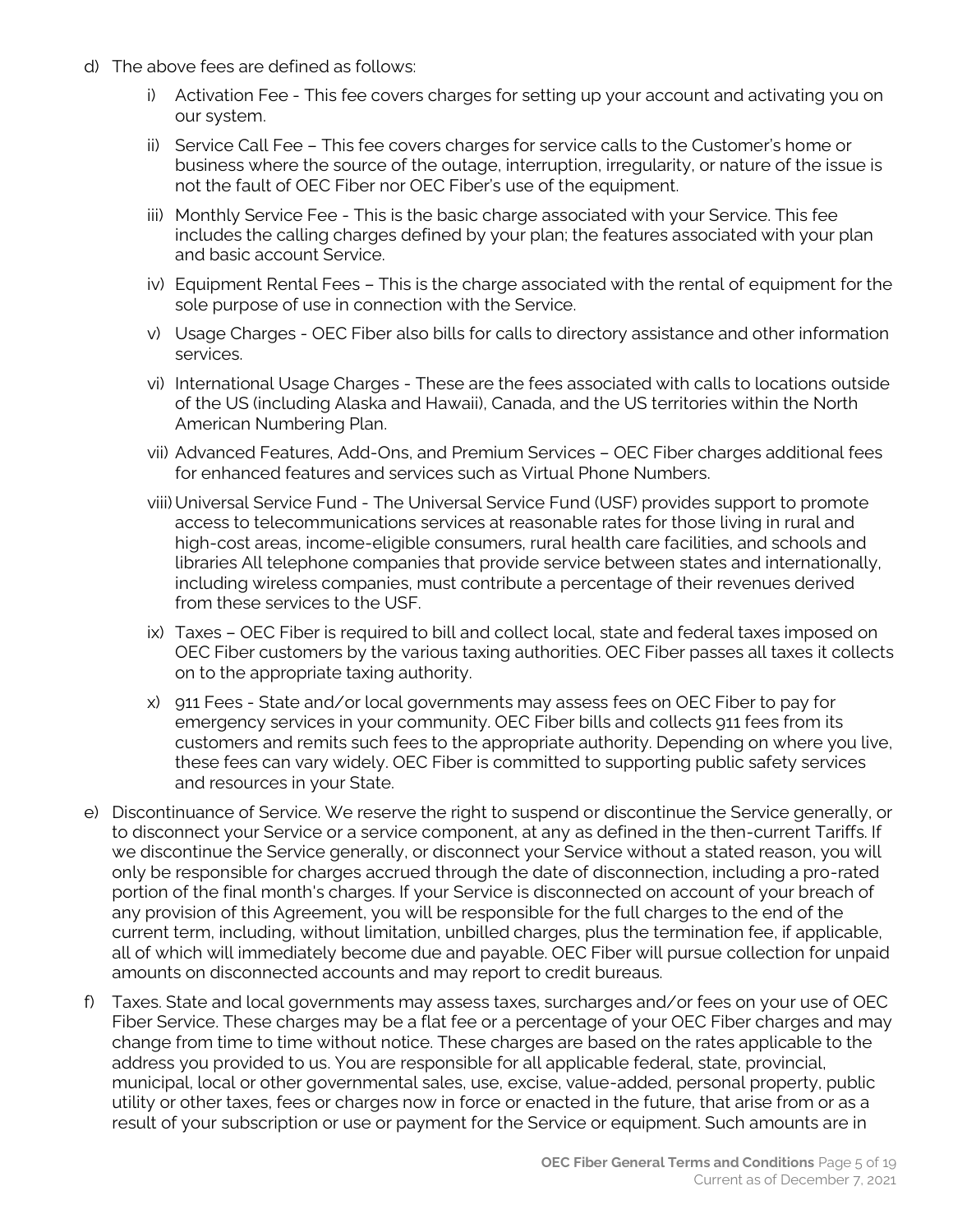addition to payment for the Service or equipment and will be billed to you as set forth in this Agreement. If you are exempt from payment of such taxes, you must provide us with an original certificate that satisfies applicable legal requirements attesting to tax exempt status. Tax exemption will only apply from and after the date we receive such certificate.

## **7) REQUIRED DEPOSITS.**

- a) Present subscribers may be required to post a deposit as a condition of continued service if:
	- i) An account has been open for less than one (1) year and has received more than two (2) cutoff notices.
	- ii) An account has been open for more than one (1) year and has received more than two (2) cutoff notices in the last twelve (12) months.

Each deposit will be reviewed yearly, and will be refunded if, during the preceding twelve (12) months, none of the conditions in the section above were permitted to occur.

- b) Receipts
	- i) If a subscriber is paying a deposit as a portion of a fiber bill, the payment is full of that bill shall constitute the receipt of deposit. If the deposit is not paid by the due date on such bill, the amount of the deposit shall become part of the total past due amount and money paid on the past due account shall be applied to the oldest past due account until paid in full.
	- ii) A subscriber shall not be required to produce the original receipt in order to receive a refund of the deposit under the procedures for the return or refund of deposits as set herein.
- c) Interest on Deposits
	- i) OEC Fiber shall pay interest on all deposits held longer than thirty (30) days, said interest to accrue from the date of the posting. No interest shall accrue after credited to the subscriber's account or returned.
	- ii) The rate of interest to accrue shall be established yearly. The rate shall not be greater than the maximum one-year (1) local bank CD rate published at the time of published at the time of calculation.
	- iii) At least once a year, OEC Fiber shall compute the amount of accrued interest and shall pay to the member the amount of accrued interest through a credit on such member's than current bill.
- d) Refund of Deposit
	- i) Except as otherwise provided herein, a deposit, with accrued interest, shall be applied to any unpaid charges at the time of a discontinuance of fiber service. The balance, if any, of the account shall be returned to the subscriber within thirty (30) days following settlement of the account, either in person, or by mail to the subscriber's last known address.
	- ii) OEC Fiber may withhold the refund or return of the deposit, with accrued interest, pending the resolution of any dispute in regard to charges secured by such deposit.
- e) Records
	- i) OEC Fiber shall keep records regarding subscriber's deposits with show: (1) The name, account number and address of each deposit, (2) the amount of the deposit and the date received, and (3) each transaction regarding such deposit.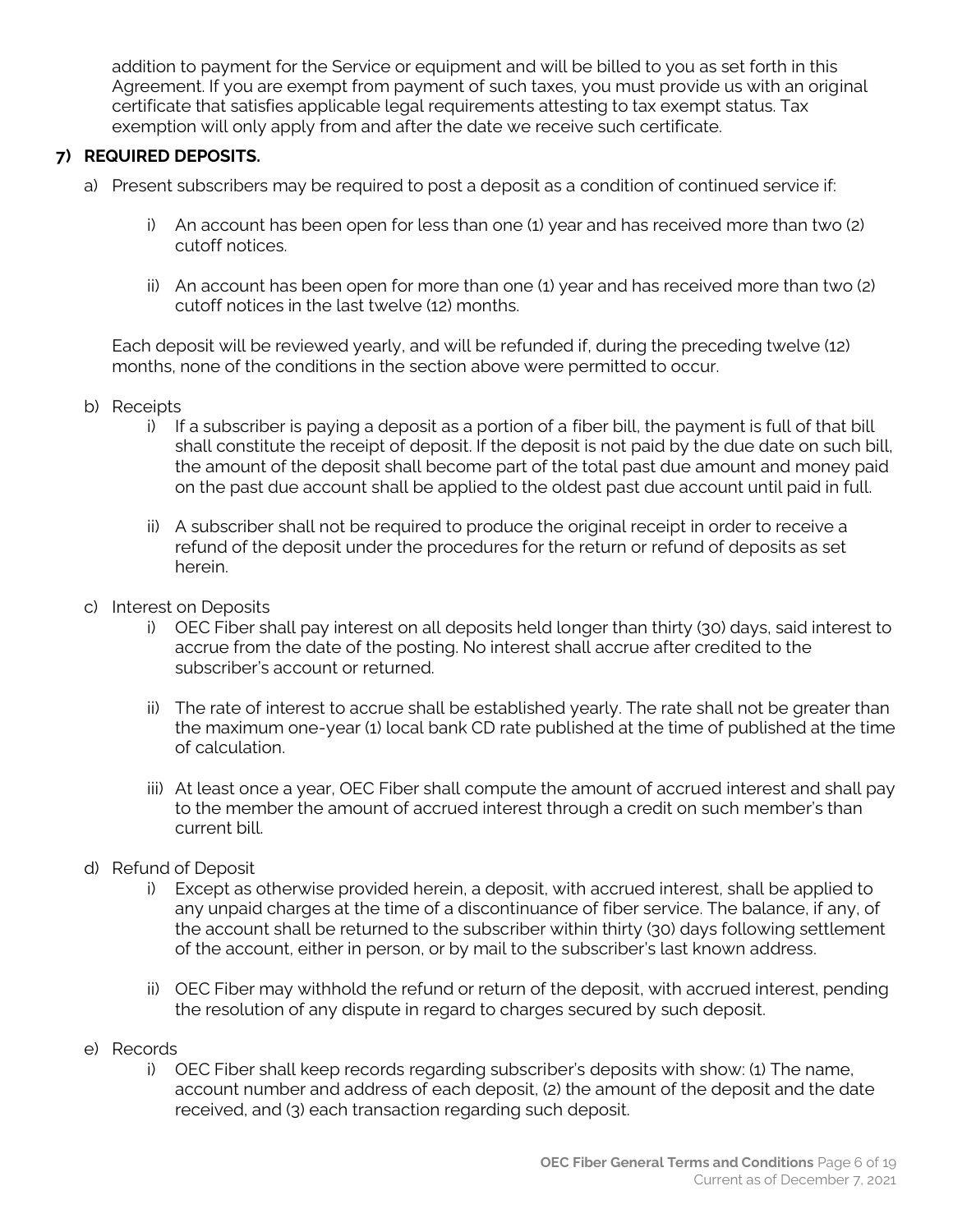- **8) EQIUPMENT.** Depending on the level of Service selected by Customer, certain equipment will be required for service. This may Include an Optical Network terminal, In-home fiber cable, wi-fi extender, gigabit switch, etc. ("Equipment"). OEC Fiber will supply Customer will the Equipment, which shall at all times remain the property of OEC Fiber, shall not be tampered with, and upon termination or cancelation of Service shall be returned to OEC Fiber In the same condition as existed at the time of delivery, reasonable wear and tear excluded. Failure to return Equipment to OEC Fiber may result In a Customer being liable for and charged with the full cost of replacing the Equipment. If you receive Equipment that is visibly damaged, you must contact our customer care department immediately at support@oecfiber.com or 405-217-6868. If you purchase the Equipment, you bear all risk of loss of, theft of, casualty to or damage to the Equipment, from the time it is shipped to you until the time (if any) when it is returned to us in accordance with this Agreement.
	- a) Equipment Purchases: You may purchase telecom Equipment to utilize the OEC Fiber Service. You will be deemed to have accepted the items five (5) days after each is delivered and installed, unless you notify us in writing to the contrary. Returns for credit after five (5) days automatically receive a 20% restocking fee, along with an additional 10% fee for each additional 30-day period. If you receive Equipment that is visibly damaged, you must contact our customer care department immediately at support@oecfiber.com or 405-217-6868. OEC Fiber may, at your request, facilitate the provision of Equipment from a third-party supplier or resell certain Equipment. Procuring and maintaining that Equipment is your sole responsibility. While we suggest and resell some Equipment brands and facilitate your purchase of some Equipment as an accommodation, the original Equipment manufacturer and not OEC Fiber shall be responsible for any Equipment defects. OEC Fiber will pass all original Equipment manufacturer warranties for the Equipment to you and will not have any liability to you regarding such Equipment. Please check the Equipment provider's website for warranty, return rules and other terms and conditions applicable to such third-party Equipment supplier. ALL EQUIPMENT SALES ARE FINAL. Equipment may be returned to the manufacturer in the event of a defect that arises within the applicable warranty period, provided you comply with the terms of this Section and the manufacturer's Return Materials Authorization ("RMA") policy. Prior to returning the Equipment, you must contact OEC Fiber so OEC Fiber can determine whether a defect exists and to receive an RMA number, which is required along with the return. You must ship the Equipment to the manufacturer at the address provided by OEC Fiber in accordance with all RMA procedures. You have 10 days after receipt of an RMA to ship the Equipment back to the manufacturer at the address we provide. You must pay all shipping fees. Once the manufacturer has received the Equipment, the original Equipment manufacturer will deal with the Equipment under its applicable warranty policy.
	- b) Equipment Rentals. In addition to the other services referred to in this Agreement, we may rent Equipment to you for the sole purpose of use in connection with the Service. The term of use of the Equipment will be coterminous with the end of the term for the Service and any extensions thereof; you will be deemed to have accepted the items five (5) days after each is delivered and installed, unless you notify us in writing to the contrary. You may return any defective Equipment to us for a replacement as long as it has not been misused or damaged by you, your agents or invitees. Furthermore, you shall be responsible for ensuring that any OEC Fiber Equipment is maintained in a secure location, and you shall be fully liable for any and all costs and charges associated with damage to or loss of OEC Fiber Equipment.
		- i) If you are not in default under this Agreement, your End of Contract (EOK) options for phone(s) or Equipment are: (a) to automatically renew the term for your other services including the Equipment; (b) purchase the Equipment for its/their then fair market value from OEC Fiber or one of its vendors.; or (c) return the phone(s). You must give us three (3) months prior written notice of your EOK option choice. Under option (b), upon receipt of all amounts due for the purchase of the Equipment, clear title will be transferred to you on an "As Is, Where Is" basis.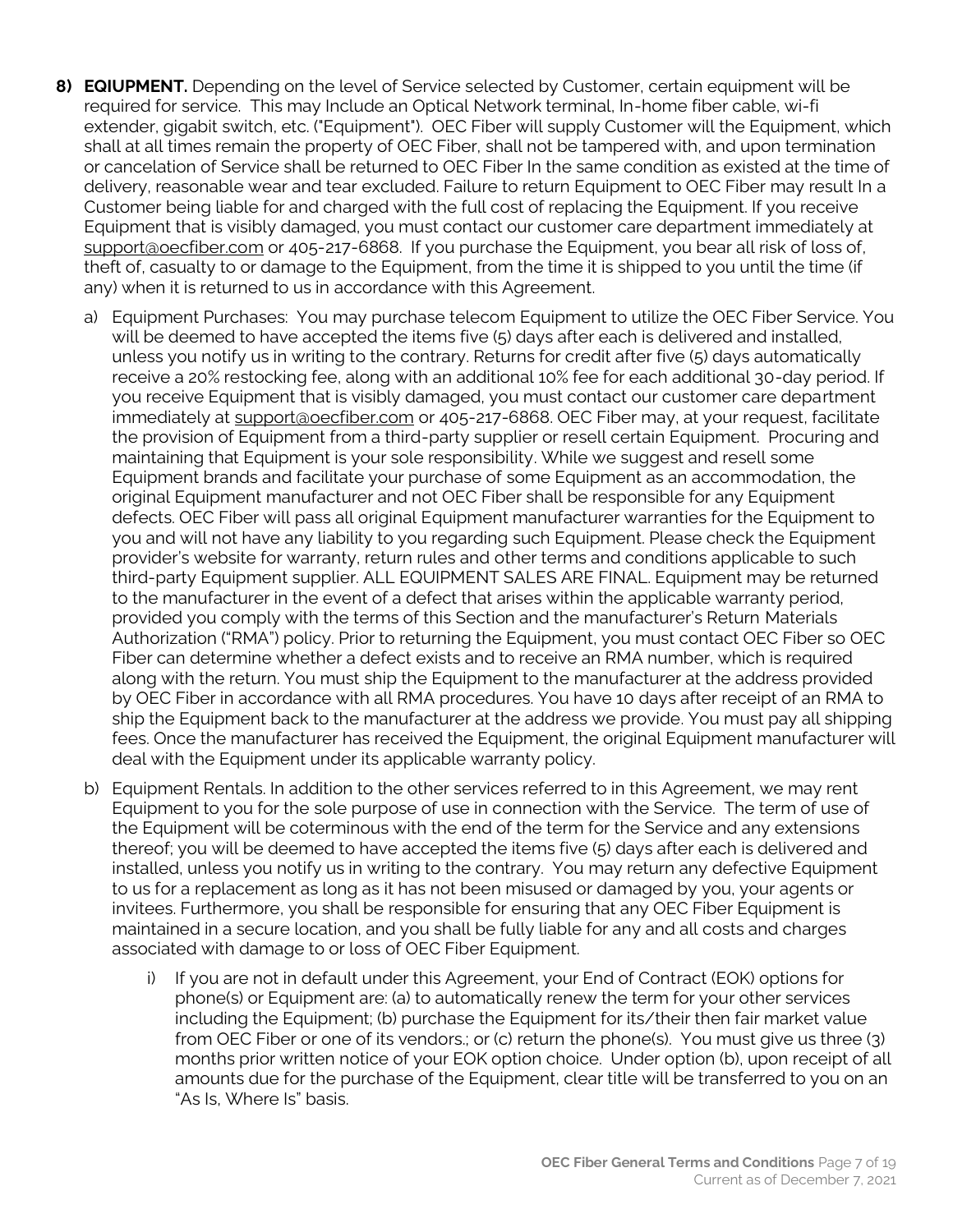- ii) If you elect to return Equipment to us upon expiration of your contract, you must notify us in writing of your intent at least three (3) months prior to contract expiration and you must return the Equipment to us immediately upon the EOK. The Equipment must be in good condition and working order, reasonable wear and tear expected ("Good Working Order"). We reserve the right to recover full reimbursement from you for the reasonable cost and expense incurred by us to restore such Equipment to Good Working Order. If the equipment is not returned to us at EOK, OEC Fiber shall bill you for the full retail price of the equipment. You will return the Equipment to our main office at 242 24th Ave NW, Norman OK 73069. You are responsible for any costs associated with de-installation, packing, proper content labeling and return of the Equipment. Prior to return of Equipment, you are responsible for removing all your information and data, including programs not licensed to the Equipment. We have no obligation to remove your information or any other party's information from any Equipment. The return of Equipment shall constitute a full release by you of any leasehold rights or possessory interest in the Equipment.
- **9) CANCELLATION.** Customer may cancel Service only as follows:
	- a) Telephone Cancellation: 405-217-6868
	- b) Email: support@oecfiber.com
	- c) Mail Cancellation:

OEC Fiber Cancel Service PO Box 1208 Norman, OK 73070

Cancellations must include Customer's name, account number, service address, telephone number, and date of desired cancellation.

- **10) AUTHORIZED USER.** Customer and members of Customer's household, including guests of Customer, are the only authorized users of the Service and must comply with the Agreement. Customer may not sell, transfer, lease, encumber or assign all or part of the Service. If Customer installs a wireless router, no one outside of Customer's household may access the Service through Customer's account. Customer is responsible for all traffic coming into or from Customer's account even if it is an unauthorized user. Customer shall assure that any use of the Service complies with all applicable laws, regulations and rules. This limitation on authorized users includes, but is not limited to, hosting applications such as the provision of e‐mail, FTP, HTTP, VoIP, and Telnet access. Although resale of such services is prohibited, a business rate plan allows for the hosting of these services for the business's own purpose (e.g., employee email, basic business website for marketing).
- **11) INSTALLATION.** Installation of the Service means that Service has been made available to Customer, which, depending on the Level of Service available to and selected by Customer, may include access to a data, voice, or video connection. OEC Fiber cannot guarantee that the Service can be provisioned to a specific location. OEC Fiber may, in its sole discretion, accept or reject any potential Customer. Because of the complex nature of the Service, availability, and the underlying infrastructure, it may not be possible to provide the Service to everyone. Where, after installation has begun for a Customer, it is learned that Service is not reasonably possible, OEC Fiber will cancel the installation process and refund any money Customer paid for installation. Installation includes up to one thousand (1,000) feet of fiber strand to the residence or business and continues to the equipment provided by OEC Fiber. Any work outside of the scope of this installation will be an additional charge. Pricing varies, please contact us at 405-217-6868 for more information.

If you rent or otherwise do not own your residence, you represent and warrant that you are authorized by the property owner to order installation of the Services, and you acknowledge that you may be asked to provide written evidence that you have received all permissions necessary for OEC Fiber to perform installation services. If OEC Fiber incurs any costs or losses, including attorneys' fees, because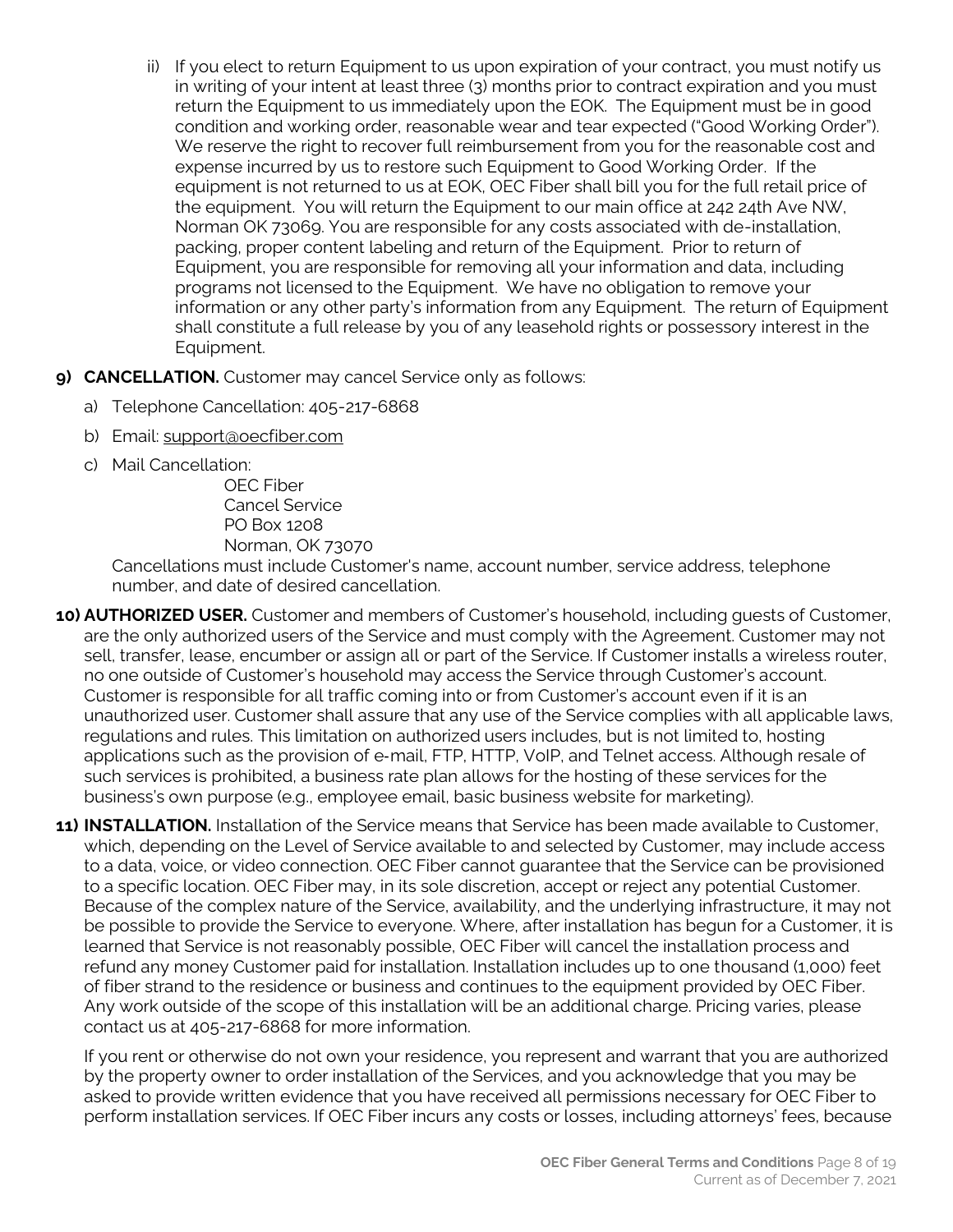you did not get the necessary authorization(s) for OEC Fiber to install the equipment required for the Services, you are responsible for reimbursing OEC Fiber for those costs or losses. Acceptance of these Terms does not guarantee that OEC Fiber will install or provide any Services. We may need a separate agreement with you or your landlord in order to install the Services.

- **12) ACCESS TO CUSTOMER'S PROPERTY.** Customer shall allow OEC Fiber and its agents the right to enter Customer's real property and premises at reasonable times, for purposes of installing, configuring, maintaining, inspecting, upgrading, replacing and removing the Service and Equipment.
- **13) EASEMENT ON CUSTOMER'S PROPERTY.** In consideration of receiving Service from OEC Fiber, Customer hereby grants or will grant to OEC Fiber or Oklahoma Electric Cooperative any easements required by OEC Fiber or Oklahoma Electric Cooperative on, under, over or through Customer's real estate for purposes of extending fiber optic cable so to provide Service to Customer and others as well as to perform maintenance, service upgrades, and periodic clearing of rights of way. When economically feasible, all extensions shall follow any existing utility easements.

## **14) UNAUTHORIZED USE OF SERVICES.**

- a) OEC Fiber shall have the right (but not the obligation) to take protective action against Customer in order to protect OEC Fiber's network from any unauthorized use, found in these Terms and Conditions and our Acceptable Use Policy, which protective action may include, without limitation, the temporary blocking of Customer's traffic until the applicable problem is resolved (in OEC Fiber's reasonable discretion.) The Service does not support and OEC Fiber will not accept 976/900 and such other call types in which charges are placed on an end-user's bill and OEC Fiber might be expected to act as a collection agent. Use of predictive dialers for more than five percent (5%) of all calls made is prohibited without OEC Fiber's written consent. No Use with Auto-Dialer (or "Robo-Dialer"): In addition to any applicable limitations pursuant to the AUP (as defined below and found in our AUP), Licensee may not use the UC Voice Service with (or in connection with) an autodialer (or "Robo-dialer"), which OEC Fiber will determine, in its reasonable discretion, based upon analysis of Licensee's traffic patterns in the ordinary course of business.
- b) Unlawful Uses. You shall use the Service and the Equipment only for lawful purposes. We reserve the right to immediately disconnect your Service without notice, if, in our sole and absolute discretion, we determine that you have used the Service or the Equipment for an unlawful purpose. In the event of such disconnection, you will be responsible for the full charges to the end of the current term, including, without limitation, unbilled charges, plus a termination fee, if applicable, all of which will become immediately due and payable upon disconnection of your Service. If we believe that you have used the Service or the Equipment for an unlawful purpose, we may forward the relevant communication and other information, including your identity, to the appropriate authorities for investigation and prosecution. You hereby consent to our forwarding of any such communications and information to these authorities. In addition, OEC Fiber will provide information in response to law enforcement requests, lawful government requests, subpoenas, court orders, to protect its rights and property and in the case where failure to disclose the information may lead to imminent harm to the customer or others.
- c) Inappropriate Conduct. You shall not use the Service or the Equipment in any way that is threatening, abusive, harassing, defamatory, libelous, deceptive, fraudulent, invasive of another's privacy, or any similar behavior. We reserve the right to immediately disconnect your Service without notice, if, in our sole and absolute discretion, we determine that you have used the Service or the Equipment in any of the aforementioned ways. In the event of such disconnection, you will be responsible for the full charges to the end of the current term, including, without limitation, unbilled charges, plus a termination fee, if applicable, all of which will become immediately due and payable upon disconnection of your Service. If we believe that you have used the Service or the Equipment in any of the aforementioned ways, we may forward the relevant communication and other information, including your identity, to the appropriate authorities for investigation and prosecution. You hereby consent to our forwarding of any such communications and information to these authorities. In addition, OEC Fiber will provide information in response to law enforcement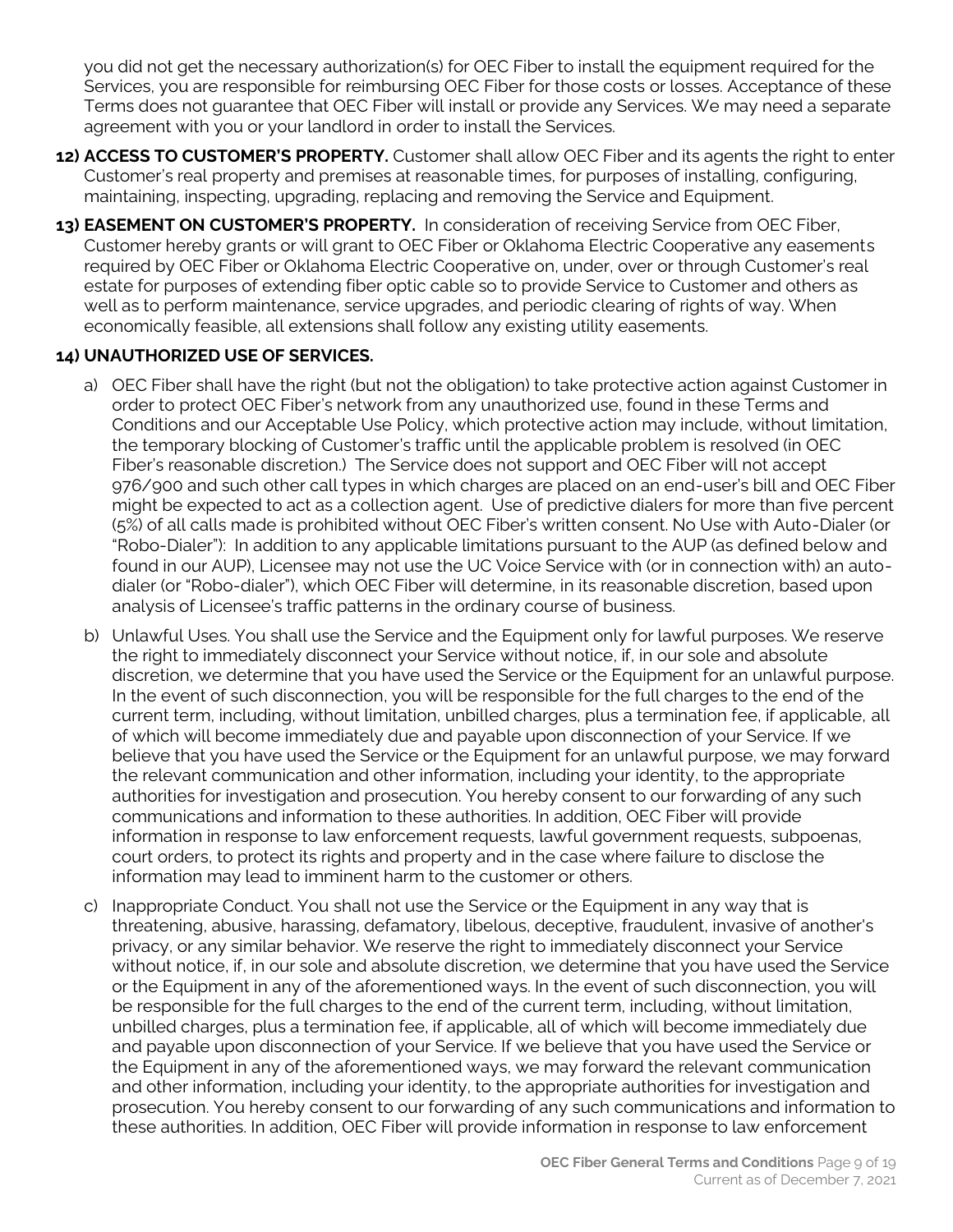requests, subpoenas, court orders, to protect its rights and property and in the case where failure to disclose the information may lead to imminent harm to the customer or others. Furthermore, OEC Fiber reserves all of its rights at law and equity to proceed against anyone who uses the Service illegally or improperly.

- d) Tampering. Customer shall not change the electronic serial number or Equipment identifier of the Equipment to perform a factory reset of the Equipment without our prior written consent. We reserve the right to disconnect your Service if we believe, in our sole and absolute discretion, that you have tampered with the Equipment. In the event of such disconnection, you will remain responsible for the full charges to the end of the current term, including, without limitation, unbilled charges, plus a termination fee, if applicable, all of which will immediately become due and payable. You shall not attempt to hack or otherwise disrupt the Service or make any use of the Service that is inconsistent with its intended purpose.
- e) Theft of Service. Customer shall not use the Service in a manner calculated to avoid OEC Fiber policies and procedures. Customer shall not obtain or use the Service in an improper manner. You shall notify us immediately, in writing or by calling our customer support line, if the Equipment is stolen or if you become aware at any time that your Service is being stolen, fraudulently used or otherwise being used in an unauthorized manner. When you call or write, you must provide your account number and a detailed description of the circumstances of the Equipment theft, fraudulent use or unauthorized use of Service. Failure to do so in a timely manner may result in the disconnection of your Service and additional charges to you. Until such time as we receive notice of the theft, fraudulent use or unauthorized use, you will be liable for all use of the Service using Equipment stolen from you and any and all stolen, fraudulent or unauthorized use of the Service. OEC Fiber reserves all of its rights at law and equity to proceed against anyone who uses the Service illegally or improperly.

You are responsible for implementing appropriate security measures when using the Services, including taking whatever steps are necessary to ensure that your data is not accessed by unauthorized third parties. OEC Fiber is not responsible for any damages to users of the Services that may be caused by unauthorized third parties.

f) We reserve the right to immediately disconnect your Service without notice, if, in our sole and absolute discretion, we determine that you have used the Service or the Equipment in any way that violates our Acceptable Use Policy.

## **15) COPYRIGHT; TRADEMARK; UNAUTHORISED USE OF EQUIPMENT, FIRMWARE OR SOFTWARE**

- a) Copyright; Trademark. The Service and Equipment and any firmware or software used to provide the Service, or provided to you in conjunction with providing the Service, or embedded in the Equipment, and all Service, information, documents and materials on our websites are protected by trademark, copyright or other intellectual property laws and international treaty provisions. All of our websites, corporate names, service marks, trademarks, trade names, logos and domain names (collectively "marks") are and will at all times remain our exclusive property. Nothing in this Agreement grants you the right or license to use any of our marks.
	- i) OEC Fiber complies with the Online Copyright Infringement Liability Act of 1998 (17 U.S.C. § 512). As required by that Act, this policy reserves the right for OEC Fiber to terminate the internet service of members who repeatedly infringe copyrights.
	- ii) Policy:
	- (1) Pursuant the Digital Millennium Copyright Act ("DMCA"), copyright owners may notify a service provider such as OEC Fiber of alleged copyright infringement carried out on the provider's network.
	- (2) When OEC Fiber receives a notification of copyright infringement, it will take the following steps: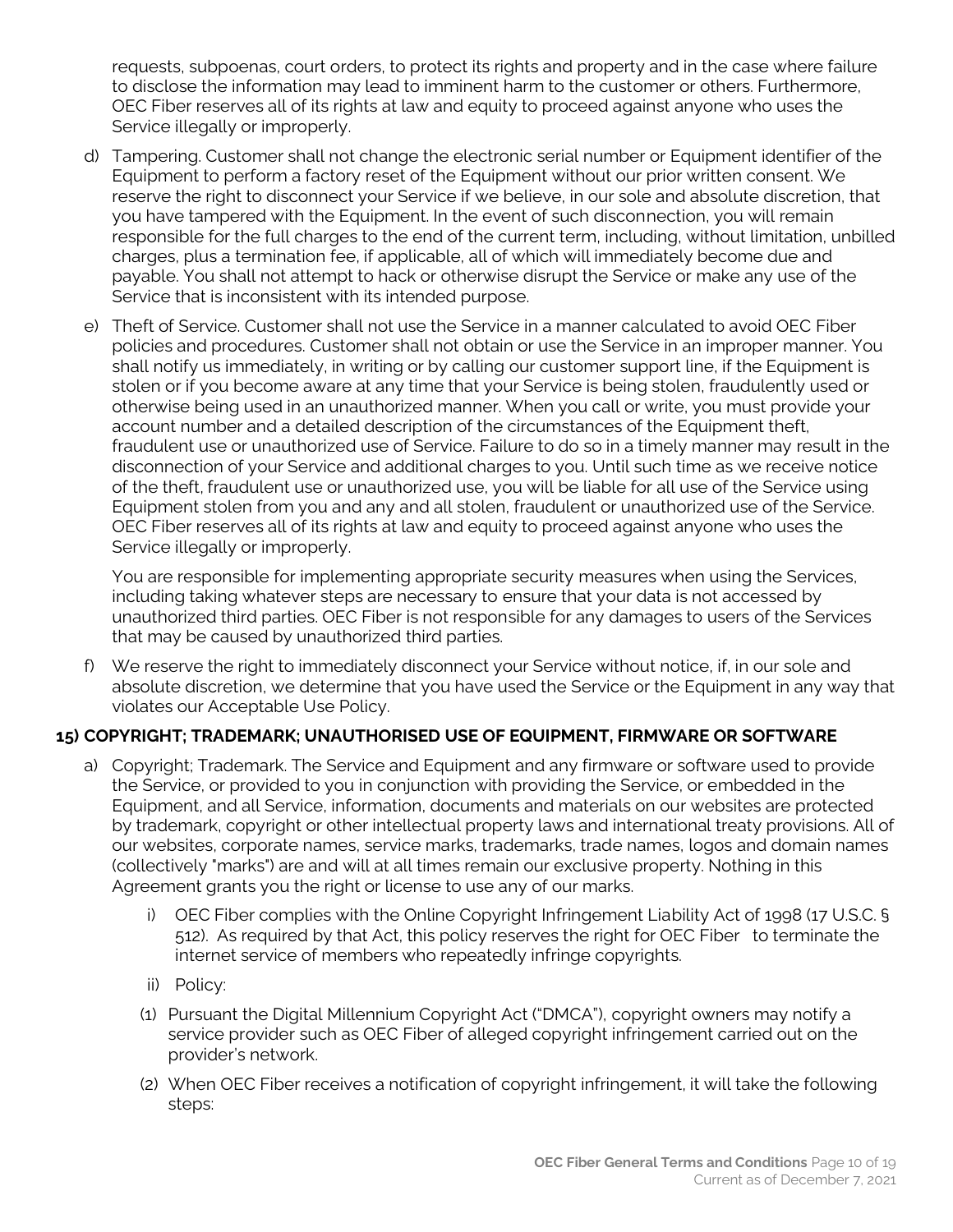- (a) First warning OEC Fiber will temporary disable service until subscriber can be reached by phone and an email is sent to the subscriber notifying them of their copyright infringement and violation of OEC Fiber's Acceptable Use Policy (AUP) and Terms & Conditions of Service (T&C). This email will also inform them that OEC Fiber will suspend or terminate service if violation continues.
- (b) Notice of termination If there is a second offense in a 12-month period, OEC Fiber will terminate the service, attempt to call the subscriber, and send an email to the subscriber via the primary email on file. This call and email will notify the member that their account has been terminated effective immediately and that equipment should be returned to OEC Fiber.
- (3) OEC Fiber reserves the right act to immediately and without notice to suspend or terminate services in response to a court order or other legal requirement that certain conduct be stopped, or when OEC Fiber determines that the conduct may:
	- (a) Expose OEC Fiber to sanctions, prosecution or civil action;
	- (b) Cause harm to or interfere with the integrity or normal operations of OEC Fiber's network or facilities;
	- (c) Interfere with another person's use of OEC Fiber Services or the Internet;
	- (d) Damage or disparage the reputation of OEC Fiber or its services; or
	- (e) Otherwise present a risk of harm to OEC Fiber or OEC Fiber's customers or their employees, officers, directors, agents, or other representatives.
- iii) Record Retention:
- (1) All Copyright Infringement Notifications shall be logged and archived in OEC Fiber's digital storage for five years.
- (2) All correspondence with the member and supporting documentation shall be retained in OEC Fiber's digital storage system for a minimum of five years.
- (3) A database that includes account number, date of notification, etc. will also be kept of all Copyright Infringement Notifications.
- iv) Responsibility:
- (1) Network Operations is listed as the FCC and ISP Designated Agent and will be the primary point of contact for all Copyright Infringement Notifications. This position, with the help of IT and customer support, are responsible for carrying out the steps of this policy.
- b) Unauthorized Usage of Equipment; Firmware or Software. You have not been granted any license to use the firmware or software used to provide the Service or provided to you in conjunction with providing the Service, or embedded in the Equipment, other than a nontransferable, revocable license to use such firmware or software in object code form (without making any modification thereto) strictly in accordance with the terms and conditions of this Agreement. You expressly agree that the Equipment is exclusively for use in connection with the Service and that we will not provide any passwords, codes or other information or assistance that would enable you to use the Equipment for any other purpose. We reserve the right to prohibit the use of any interface equipment that we have not provided to you. You hereby represent and warrant that you possess all required rights, including software and/or firmware licenses, to use any interface equipment that we have not provided to you. In addition, you shall indemnify and hold us harmless against any and all liability arising out of your use of such interface Equipment with the Service. You shall not reverse compile, disassemble or reverse engineer or otherwise attempt to derive the source code from the binary code of the firmware or software.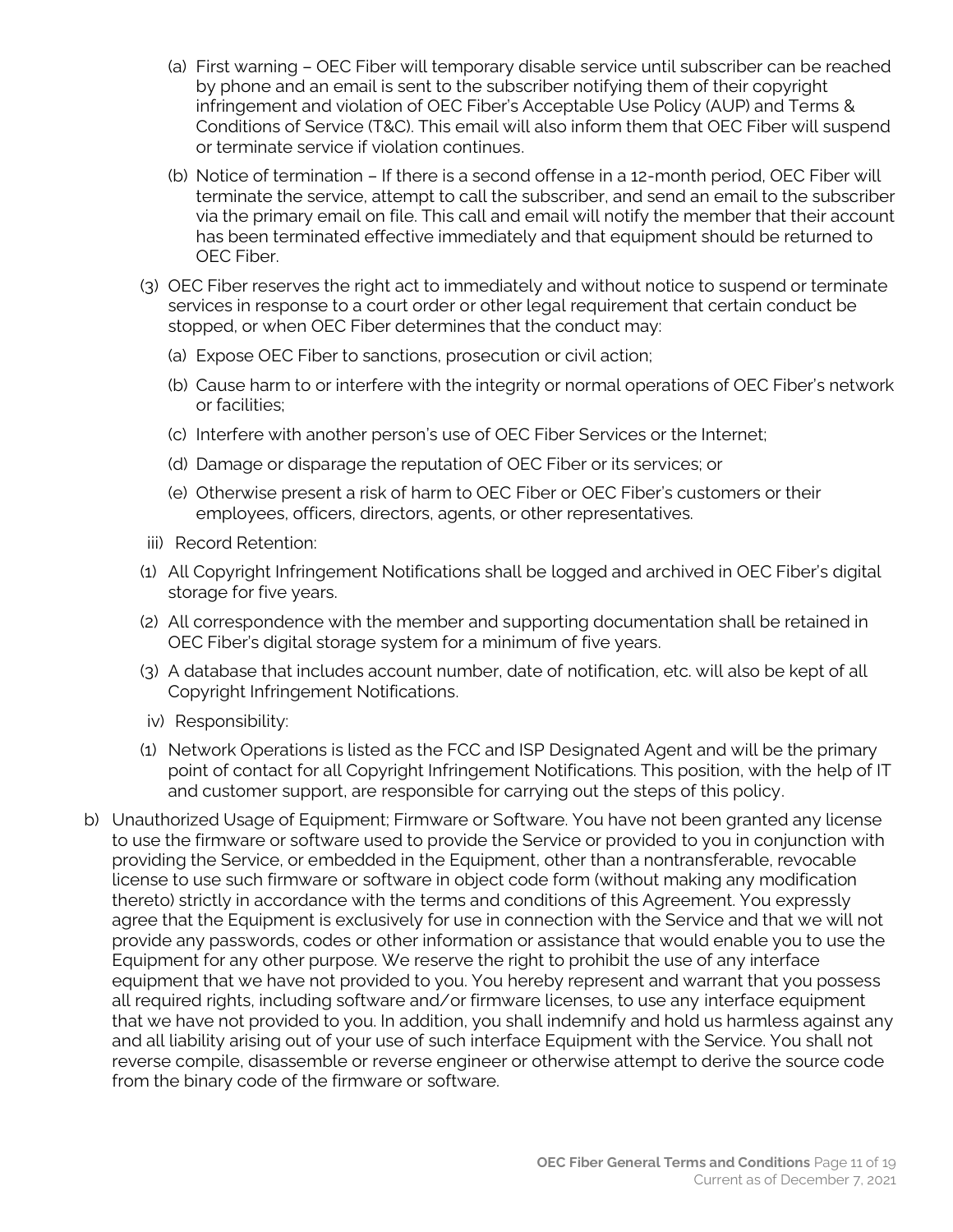- **16) OEC FIBER'S USE OF EQUIPMENT.** Customer agrees and understands OEC Fiber may utilize the Equipment provided by OEC Fiber to the Customer to extend coverage of the fiber optic network for OEC Fiber's or other Customers' use. Such use will utilize an account and network independent of the Customer's Service and will not impede or restrict Customer's Service.
- **17) GENERAL RESTRICTIONS ON THE SERVICE.** The Service speeds and quality identified in OEC Fiber's marketing materials and other communications reflect Service speed and quality capability and are dependent upon the Level of Service selected and available. The high-end of the speed or quality range for Service represents the potential wired maximum speed and quality capability for a Level of Service, but is not a statement or guarantee of the maximum speed or quality Customer will receive. OEC Fiber may contract with third parties to provide portions of the Service. If the SOF includes "Unlimited" SIP Trunking Service, the following restrictions and limitations also apply:
	- a) Standard Business Use: The SIP Trunking Service is provided for Standard Business Use. Provider reserves the right to ensure that Customer's (and Customer's customer(s) or Subscriber(s)) use of the SIP Trunking Service is consistent with Standard Business Use and otherwise complies with these Terms and Conditions. If Provider determines that Customer (or Customer's customer(s) or Subscriber(s)) is not using the SIP Trunking Service for Standard Business Use, Provider may, in addition to all other rights and remedies pursuant to these Terms and Conditions, notify Customer and allow Customer the opportunity to cure any such use within ten (10) calendar days. Customer may cure by stopping any such use, buying more trunks to comply with Standard Business Use, or change Customer's (or Customer's customer(s) or Subscriber(s)) use of the SIP Trunking Service in any other way that is consistent with Standard Business Use.
	- b) Inbound & Outbound Minute Thresholds: Each SIP trunk will utilize no more than 2,000 combined inbound and outbound minutes (excluding international or toll-free calling) in any calendar month (or billing cycle, if applicable). Additionally, Provider reserves the right to in any combination (i) immediately terminate the Service, (ii) charge a minimum inappropriate use fee of \$500.00 and/or charge \$0.05 per minute for all calls made during such periods of prohibited use (plus applicable toll free and international charges), whichever is higher, to Customer's payment method of record, and (iii) all applicable termination fees described in these Terms and Conditions.
- **18) MONITORING THE SERVICE.** OEC Fiber has no obligation to monitor the Service, but may do so and disclose information regarding use of the Service for any reason if OEC Fiber, in its sole discretion, believes that it is reasonable to do so, including to: satisfy laws, regulations, or governmental or legal requests; operate the Service properly; or protect itself and its Customers. OEC Fiber may immediately remove Customer material or information from OEC Fiber servers, in whole or in part, which OEC Fiber, in its sole and absolute discretion, determines to infringe another's property rights or to violate the Agreement.

## **19) CUSTOMER RESTRICTIONS.** Customer shall not:

- a) Copy or adapt the Service for any purpose, except as specifically permitted under this Agreement;
- b) Use the Service except in accordance with all applicable laws and regulations, and except as set forth in any documentation or instructions provided by OEC Fiber;
- c) Reverse engineer, translate, decompile, or disassemble the Service;
- d) Use the Service in any outsourcing, application service provider, time-sharing or service bureau arrangement, including, without limitation, any use to provide Service or process data for the benefit of, or on behalf of, any third party other than the Customer;
- e) Cause or permit the disabling or circumvention of any security mechanism contained in or associated with the Service; or
- f) Delete, alter, cover, or distort any copyright or other proprietary notices or trademarks.

## **20)ACCEPTABLE USE POLICY.**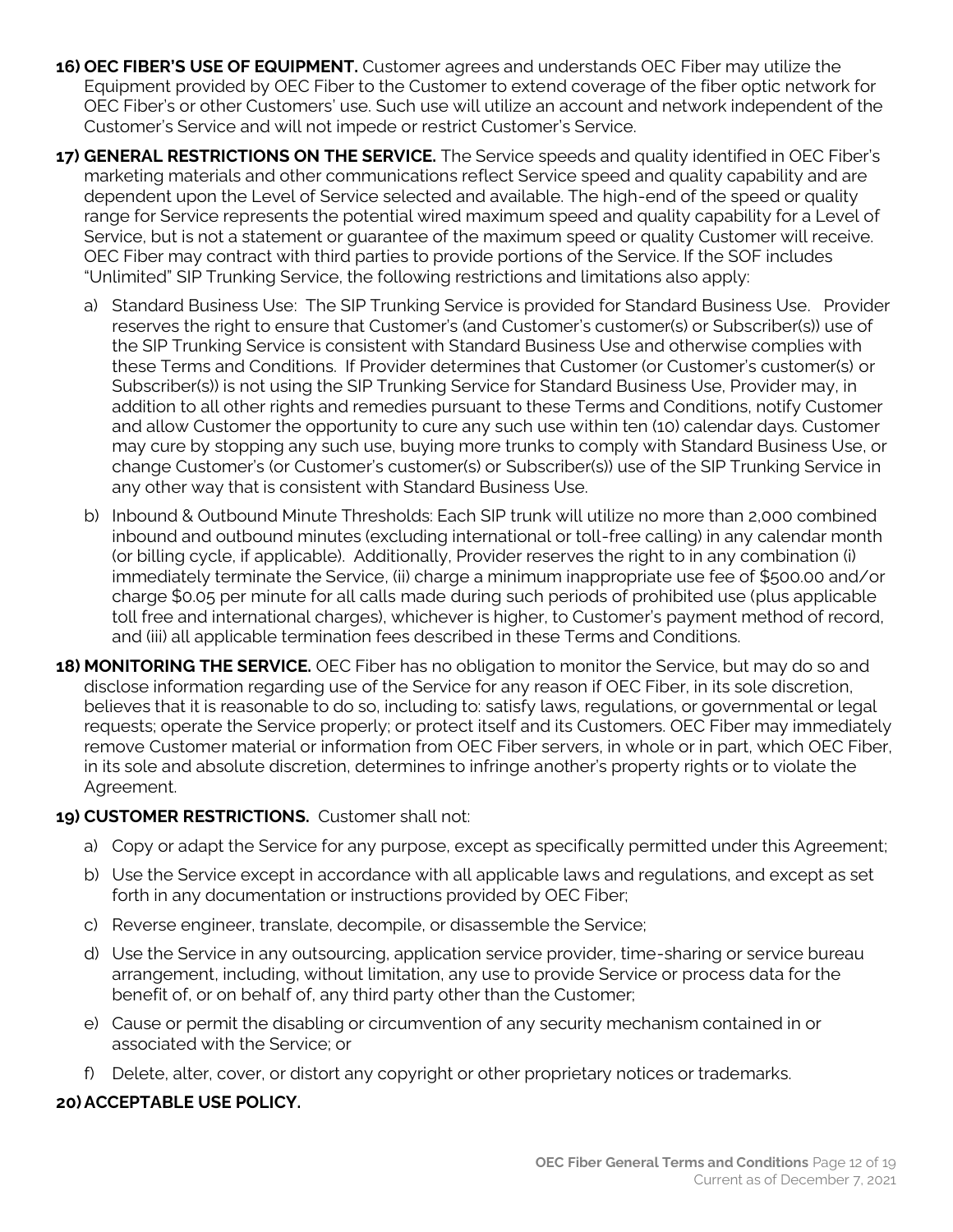- a) Customer shall not use or to allow others to use the Service for illegal or inappropriate activities, including but not limited to: invading another person's privacy; unlawfully using, possessing, posting, transmitting or disseminating obscene, profane or pornographic material; posting, transmitting, distributing or disseminating content that is unlawful, threatening, abusive, harassing, libelous, slanderous, defamatory or otherwise offensive or objectionable. OEC Fiber has no responsibility for the accuracy, completeness, value or usefulness of any content, advice or opinions contained in any emails, third party web sites, message boards, chat rooms, social networks or online services. The internet may contain material that is unsuitable for minors, and Customer agrees to supervise and to accept sole responsibility and liability for any use of the Service by minors through Customer's account. Customer shall comply with OEC Fiber's Acceptable Use Policy ("AUP"), which OEC Fiber may modify at any time. The current AUP is available for review at the following address, subject to change: www.oecfiber.com/legal. OEC Fiber may take any legal and technical remedies to enforce or prevent the violation of the AUP.
- b) Content. You will be liable for any and all liability that may arise out of the content transmitted by you or to any person, whether authorized or unauthorized, using your Service or equipment (each such person, a "User"). You shall assure that your and your User's use of the Service and content comply at all times with all applicable laws, regulations and written and electronic instructions for use. We reserve the right to disconnect or suspend your Service and remove your or your Users' content from the Service, if we determine, in our sole and absolute discretion, that such use or content does not conform with the requirements set forth in this Agreement or interferes with our ability to provide Service to you or others. Our action or inaction under this Section will not constitute any review or approval of your or Users' use or content.
- c) Usage Review: OEC Fiber reserves the right to review usage of all its plans to ensure you are not abusing them. You agree to use OEC Fiber Services for normal voice or fax calls and will not employ methods or equipment to take advantage the Services by using the voice or fax services excessively or for means not intended by OEC Fiber. OEC Fiber may terminate Service immediately if it determines, in its sole discretion, you are abusing its plans. We reserve the right to at any time enforce this policy. For subscribers where usage to high cost areas (for example such as calls to rural numbers, Alaska or Hawaii) exceeds 5% of total call traffic, or more than 5% of call volume lasts less than 10 seconds, such usage may be deemed excessive in the sole discretion of OEC Fiber. For such usage, you agree to pay a per minute or per page fee surcharge in excess of established levels at the current OEC Fiber rate. The surcharge is currently \$0.03 per minute and/or \$0.03 per fax page. This surcharge applies to all plans, including the unlimited plans. Alternatively, in the sole discretion of OEC Fiber, your Service may be immediately terminated.
- d) Small business Unlimited Definition: OEC Fiber's definition of "unlimited usage" is based on the combined number of inbound and outbound voice minutes and fax pages (excluding all OEC Fiber advertising and informational messages). We reserve the right to at any time enforce this policy in accordance with its terms. If the average voice usage exceeds 3,000 minutes per extension or over 500 fax pages within any thirty (30) day period, such usage shall be deemed excessive. In that event, you agree to pay a per minute or per page surcharge, which is currently \$0.03 per minute and/or \$0.03 per fax page. This overage fee applies to all plans including the unlimited plans. Alternatively, in the sole discretion of OEC Fiber, your Service may be immediately terminated.
- e) Enterprise Usage Definition:
	- i) **Hosted Simple**  Unlimited usage all seats with 10-digit telephone numbers come with an acceptable use of 2,000 minutes of long distance. The 2,000 minutes for each seat are pooled at the group/child account level. If the account has five (5) unlimited seats with telephone numbers, then the account has a total of 10,000 minutes of long distance that are shared by the five seats. Outbound long distance (LD) includes calls in the continental US states, Alaska, Hawaii, and Canada.
	- ii) **Hosted Select –** Each call path includes 2,000 minutes of long distance. The 2,000 minutes for each call path are pooled at the group/child account level. If the account has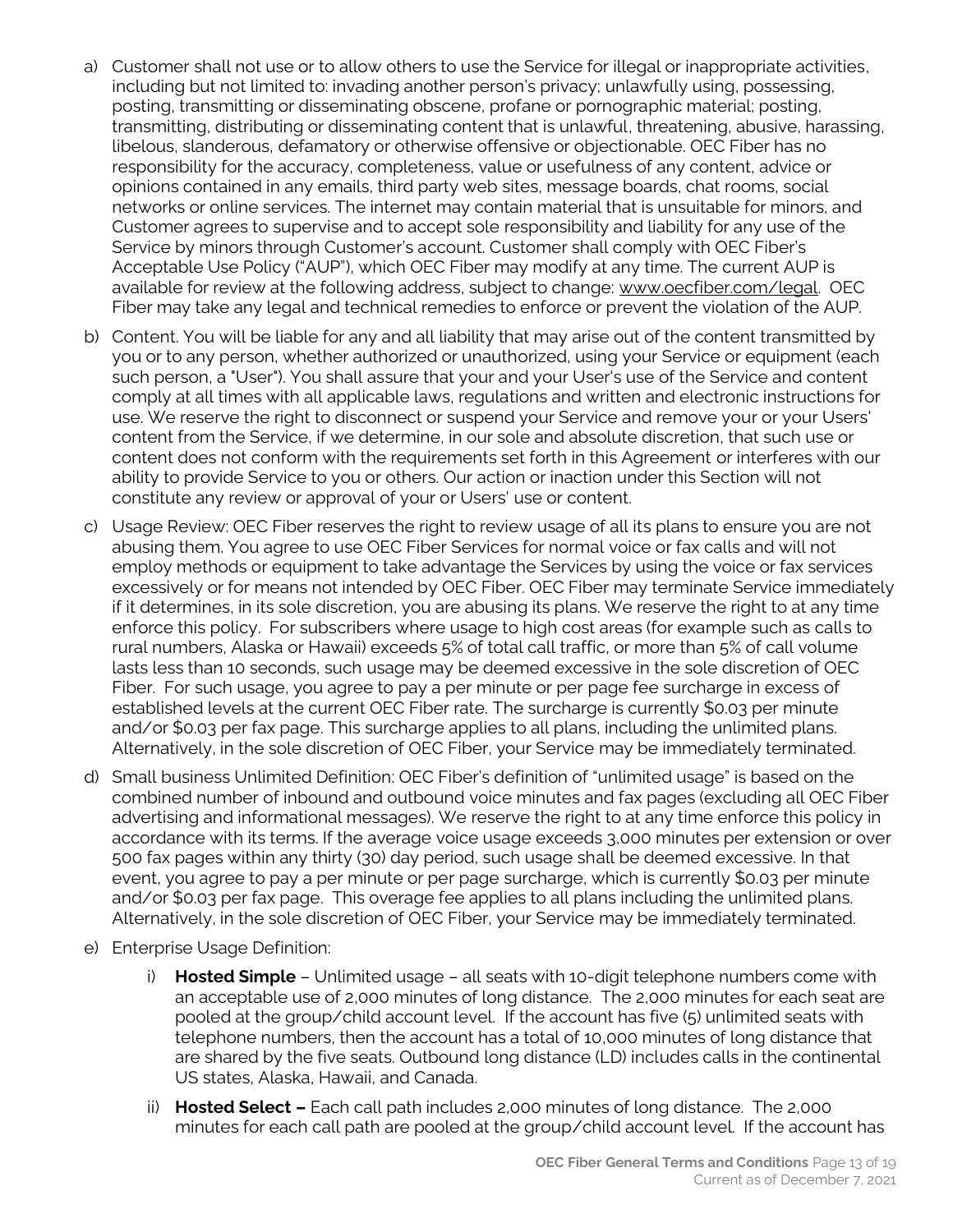five (5) call paths, then the account has a total of 10,000 minutes of long distance that will be shared by all of the hosted seats. Per minute overage charges will apply if the limit is exceeded. Outbound long distance (LD) includes calls in the continental US states, Alaska, Hawaii, and Canada.

- iii) **SIP Trunking –** Each call path includes an acceptable use policy of 2,000 minutes of long distance. The 2,000 minutes for each call path are pooled at the group/child account level. If the account has five (5) call paths, then the account has a total of 10,000 minutes of long distance that will be shared by all of the DIDs. Per minute overage charges will apply if the limit is exceeded. Outbound long distance (LD) includes calls in the continental US states, Alaska, Hawaii, and Canada.
- iv) **Virtual Fax –** Virtual Fax 500 includes 500 inbound and outbound fax pages. Anything above 500 pages is \$0.03 per page.
- **21) DISCLAIMER OF WARRANTIES and LIMITATION OF LIABILITY.** THE SERVICE AND THE EQUIPMENT ARE PROVIDED ON AN "AS IS" AND "AS AVAILABLE" BASIS. OEC FIBER AND ITS SUPPLIERS DO NOT WARRANT THE PERFORMANCE OF THE SERVICE, THAT THE SERVICE WILL BE UNINTERRUPTED, ERROR-FREE OR FREE OF VIRUSES OR OTHER HARMFUL COMPONENTS. OEC FIBER AND ITS SUPPLIERS MAKE NO EXPRESS WARRANTIES REGARDING THE SERVICE AND THE EQUIPMENT AND DISCLAIM ALL IMPLIED WARRANTIES INCLUDING, BUT NOT LIMITED TO, WARRANTIES OF TITLE, NONINFRINGEMENT, MERCHANTABILITY AND FITNESS FOR A PARTICULAR PURPOSE.

OEC FIBER AND ITS PARENT COMPANY, AND EACH OF THEIR OFFICERS, DIRECTORS, EMPLOYEES, SUBSIDIARIES, AFFILIATES, AGENTS, SUPPLIERS AND VENDORS (COLLECTIVELY "OEC FIBER PARTIES") WILL HAVE NO LIABILITY FOR ANY CLAIMS, LOSSES, ACTIONS, DAMAGES, SUITS, OR PROCEEDINGS IN CONNECTION WITH THE SERVICE AND THE EQUIPMENT RESULTING FROM: (I) AVAILABILITY OR QUALITY WITHIN THE COVERAGE AREA REGARDLESS OF THE CAUSE(S) OF THE PROBLEM; (II) OTHER USERS ACCESSING CUSTOMER DEVICE; (III) VARIATIONS IN THE SPEED OR BANDWIDTH AVAILABILITY TO EACH DEVICE CONNECTED TO THE OEC FIBER NETWORK; (IV) SECURITY BREACHES; (V) EAVESDROPPING; INTERCEPTION OF TRAFFIC SENT OR RECEIVED USING THE SERVICE; (VI) CUSTOMER'S RELIANCE ON OR USE OF THE SERVICE; (VII) INTERRUPTIONS (INCLUDING DUE TO MAINTENANCE), DELETION OF FILES, ERRORS, OR DEFECTS REGARDLESS OF WHETHER CUSTOMER'S DATA IS MAINTAINED ON THE OEC FIBER SERVERS OR CUSTOMER DEVICE(S); (VIII) DELAYS IN OPERATION, TRANSMISSIONS, CORRUPTION OF DATA, INVALID DESTINATIONS OR ANY FAILURE OF PERFORMANCE OF THE SERVICE; (IX) USE OF THE SERVICE BY CUSTOMER OR A THIRD PARTY THAT INFRINGES A THIRD PARTY'S COPYRIGHT, PATENT, TRADEMARK, TRADE SECRET, CONFIDENTIALITY, PRIVACY, OTHER INTELLECTUAL PROPERTY, PROPRIETARY, OR CONTRACTUAL RIGHTS; OR (X) ACCURACY, COMPLETENESS, AND USEFULNESS OF ANY THIRD PARTY PRODUCTS, SERVICES OR INFORMATION OR THE MERCHANTABILITY OF SUCH ITEMS (INCLUDING ANY SUCH ITEMS OFFERED THROUGH CO-BRANDED WEB SITES LINKED FROM THE OEC FIBER WEB SITES).

THE OEC FIBER PARTIES WILL HAVE NO LIABILITY WHATSOEVER FOR (I) CUSTOMER FAILURE TO PROPERLY INSTALL, USE OR OPERATE THE EQUIPMENT OR (II) ANY DAMAGE TO OR LOSS OR DESTRUCTION OF ANY OF CUSTOMER'S DEVICES, SOFTWARE, FILES, DATA, PERIPHERALS OR PROPERTY DUE TO CUSTOMER'S INSTALLATION, ATTEMPTED INSTALLATION, USE, REPAIR OR REMOVAL OF THE EQUIPMENT.

THE FOREGOING LIMITATIONS APPLY TO THE ACTS, OMISSIONS, NEGLIGENCE AND GROSS NEGLIGENCE OF THE OEC FIBER PARTIES WHICH, BUT FOR THIS PROVISION, WOULD GIVE RISE TO THE CAUSE OF ACTION AGAINST ANY OEC FIBER PARTY IN CONTRACT, TORT, OR ANY OTHER LEGAL DOCTRINE. CUSTOMER'S EXCLUSIVE AND ONLY REMEDIES UNDER THE AGREEMENT ARE AS EXPRESSLY SET FORTH IN THE AGREEMENT.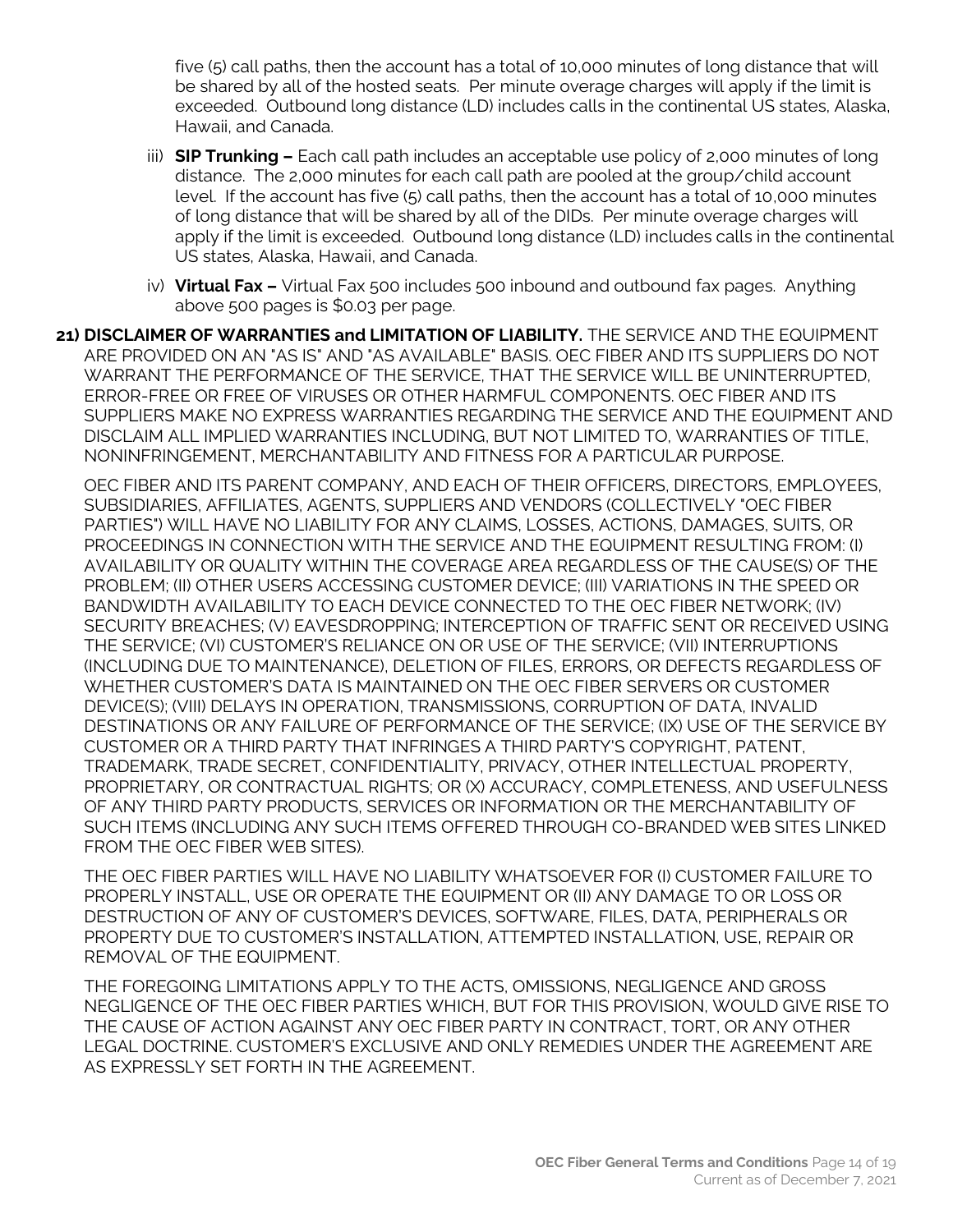THE CUMULATIVE LIABILITY OF ANY OEC FIBER PARTY TO CUSTOMER FOR ANY AND ALL CLAIMS RELATING TO THE USE OF THE SERVICE AND THE EQUIPMENT WILL NOT EXCEED THE TOTAL AMOUNT OF SERVCE FEES PAID DURING THE THREE MONTHS IMMEDIATELY PRECEDING A CLAIM.

NOTWITHSTANDING ANYTHING CONTAINED IN THIS AGREEMENT TO THE CONTRARY, NO OEC FIBER PARTIES WILL, UNDER ANY CIRCUMSTANCES, BE LIABLE TO CUSTOMER OR ANY THIRD PARTY FOR CONSEQUENTIAL, INCIDENTAL, SPECIAL, PUNITIVE, OR EXEMPLARY DAMAGES ARISING OUT OF OR RELATED TO THE AGREEMENT, INCLUDING, BUT NOT LIMITED TO, LOST PROFITS OR LOSS OF BUSINESS.

CUSTOMER MAY HAVE OTHER RIGHTS UNDER CERTAIN LAWS IN CERTAIN STATES WHICH DO NOT ALLOW THE EXCLUSION OF IMPLIED WARRANTIES, OR THE EXCLUSION OR LIMITATION OF CERTAIN DAMAGES.

OEC Fiber's aggregate liability under this agreement will in no event exceed the Service charges with respect to the affected time period.

**22) INDEMNIFICATION.** Customer agrees to defend, indemnify and hold the OEC Fiber Parties harmless from and against all third party claims, demands, suits, actions, judgments, losses, costs, damages including, but not limited to, direct, indirect and consequential damages, attorney's fees and expenses that an OEC Fiber Party may sustain or incur by reason of Customer's use or misuse of the Service or the equipment provided by OEC Fiber for use of the Service, or such use or misuse by anyone else through Customer's account including, but not limited to, by such use or misuse (i) in violation of applicable laws or regulations or the terms of the Agreement; (ii) in connection with any claims for infringement of any intellectual property rights arising from or in connection with such use or misuse; (iii) in any manner that harms any person or results in the personal injury or death of any person or in damage to or loss of any tangible or intangible property (including data); or (iv) any claims of the owner of Customer's premises in connection with the installation of the Service.

The provisions of this agreement are intended to service termination or expiration of any Agreement or Service.

- **23) WAIVER AND PERFORMANCE.** OEC Fiber's failure to require strict performance of any term of the Agreement will not be a waiver of OEC Fiber's right to require performance of any term or condition of the Agreement. No consent by a Party to, or waiver of, a breach or default by the other, whether expressed or implied, shall constitute a consent to or waiver of any subsequent breach or default.
- **24) ELECTRONIC COMMUNICATIONS AND PHONE COMMUNICATIONS.** Customer consents to receive notices, documents, disclosures and other communications from OEC Fiber about Customer's account or Service ("Communications") in an electronic format to Customer's contact email address and agrees that the Communications provided to Customer by OEC Fiber electronically will be deemed a writing. Customer agrees to regularly check his/her email account for Communications. If Customer does not want to receive Communications from OEC Fiber electronically or if Customer withdraws Customer's consents to receive such Communications electronically, then Customer must stop using the Service. The withdrawal of Customer's consent will not affect the legal validity and enforceability of any electronic Communications provided or business transacted between OEC Fiber and Customer prior to the time Customer withdraws Customer's consent.
	- a) Phone Calling and Texting. In addition, Customer hereby agrees that Customer's execution of the Agreement or use of the Service constitutes Customer's express written consent to receive automated and manually dialed calls, text messages and pre-recorded messages at the phone number(s) that Customer provides OEC Fiber in connection with the Service. Consent to receiving autodialed calls, text messages, and/or pre-recorded messages from OEC Fiber is not required to purchase products or services from OEC Fiber.
	- b) Changing Customer Contact Preferences. Customer may exercise Customer's option to not receive any marketing communications from and/or automated or manually dialed calls, text messages and pre-recorded messages from OEC Fiber by going to www.oecfiber.com or calling OEC Fiber at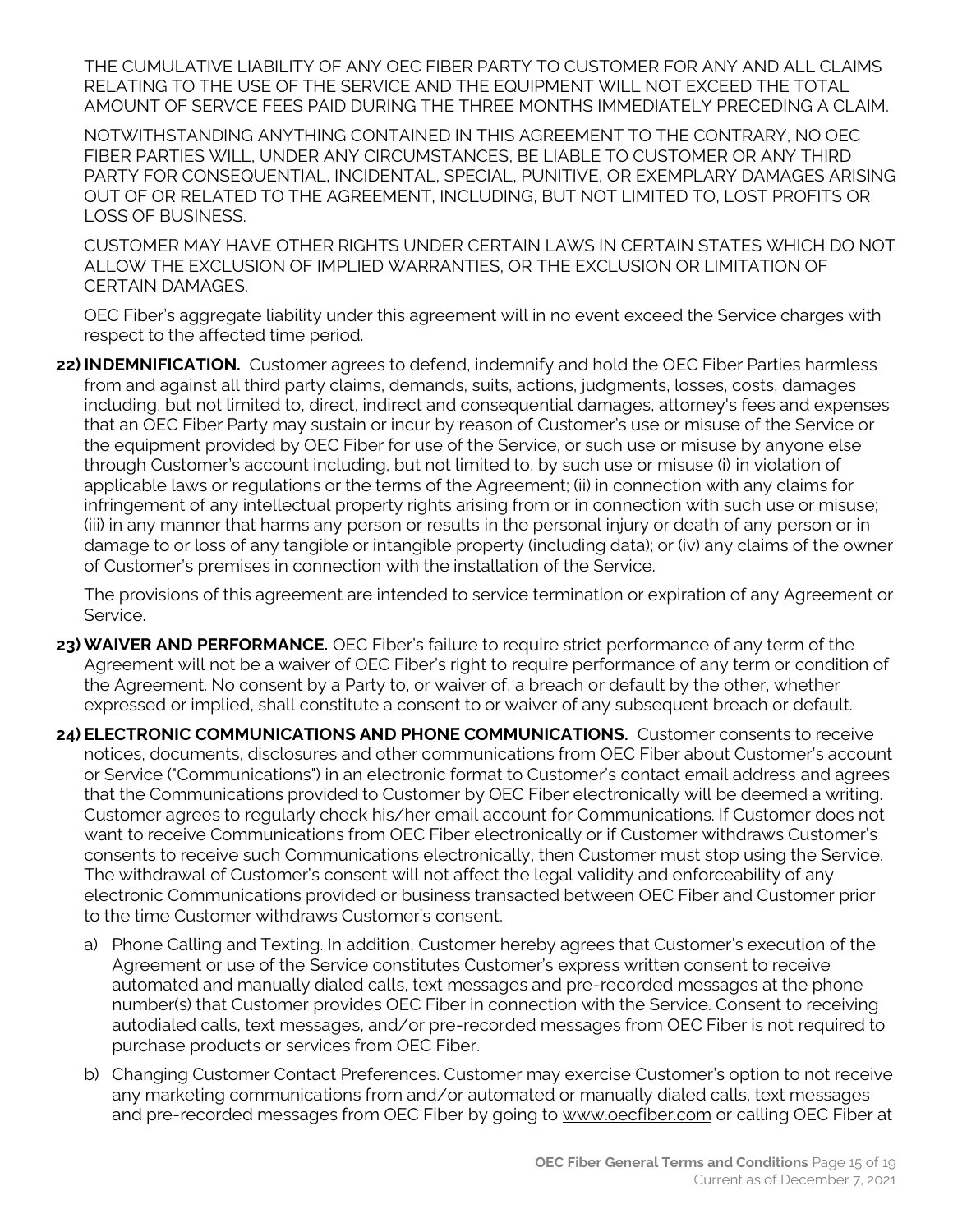405-217-6868. Customer may also text STOP in response to any text message from OEC Fiber to stop receiving text messages from OEC Fiber.

**25) JURISDICTION.** The Agreement shall be interpreted, construed and enforced in accordance with the laws of the State of Oklahoma, without regard to conflict of law provisions. To the extent any suit is filed related to this Agreement, the federal and state courts located in Oklahoma alone have jurisdiction over all disputes arising out of or related to the Agreement and the Service. Customer consents to the personal jurisdiction of the District Court sitting in Cleveland County, Oklahoma with respect to such matters, and waives Customer's rights to removal.

#### **26)PRIVACY POLICY.**

- a) The Services may use, in whole or in part, a managed data network, the public internet and thirdparty networks to transmit voice and other communications. OEC Fiber will take reasonable measures with respect to the secure transmission of the Service. OEC Fiber will treat your personal information in accordance with its then-current Privacy Policy (available at www.oecfiber.com/legal) and the terms of this Agreement. The OEC Fiber Privacy Policy is incorporated into this Agreement by reference. You agree to the terms of the Privacy Policy, which describes OEC Fiber's use and disclosure of information about your account and your use of the Service. In the event of a conflict between OEC Fiber's Privacy Policy and the other terms of this Agreement, this Agreement shall control.
- b) In the course of providing services to you, we may collect certain information that is made available to us solely by virtue of our relationship with you, such as information about the quantity, technical configuration, type, destination and amount of your use of the telecommunications services you purchase. This information and related billing information is known as Customer Proprietary Network Information, or CPNI. (CPNI does not include your name, address, and phone number.) We may use this information, without further authorization by you, to offer you: (i) services of the type you already purchase from us, and (ii) the full range of products and services available from OEC Fiber and other OEC Fiber companies that may be different from the type of services you currently buy from us. Use of your information will permit us to offer you a package of services tailored to your specific needs. Without further authorization by you, we may also share your information with other OEC Fiber companies and affiliates including our parent company, Oklahoma Electric Cooperative.

## **27) MISCELLANEOUS.**

- a) The Agreement, including this Summary of Standard Terms and Conditions, the Standard Terms and Conditions on www.oecfiber.com/legal and all other tariffs applicable to the Services purchased by the Customer, represents the entire agreement of the Parties with respect to Customer's use of Service and supersedes all other agreements, written or oral, between the Parties relating to the Service. Any modification to this Agreement shall be in writing signed by authorized representatives of both Parties.
- b) Customer may not assign any rights or delegate any duties under the Agreement without the prior written consent of OEC Fiber, and any attempted assignment or delegation without such consent will be void.
- c) This Agreement and any amendment of the terms hereof, may be signed in counterparts, each of which shall constitute an original and all of which together shall constitute one and the same instrument.
- d) If one or more provisions of this Agreement are held to be invalid, illegal, or unenforceable, the validity, legality and enforceability of the remaining provisions will not be affected or impaired thereby. If one or more provisions of this Agreement are inconsistent with the provisions of OEC Fiber's tariff related hereto on file with the Oklahoma Corporation Commission, the provisions of the tariff will govern, and the remaining provisions of this Agreement will not be affected or impaired thereby.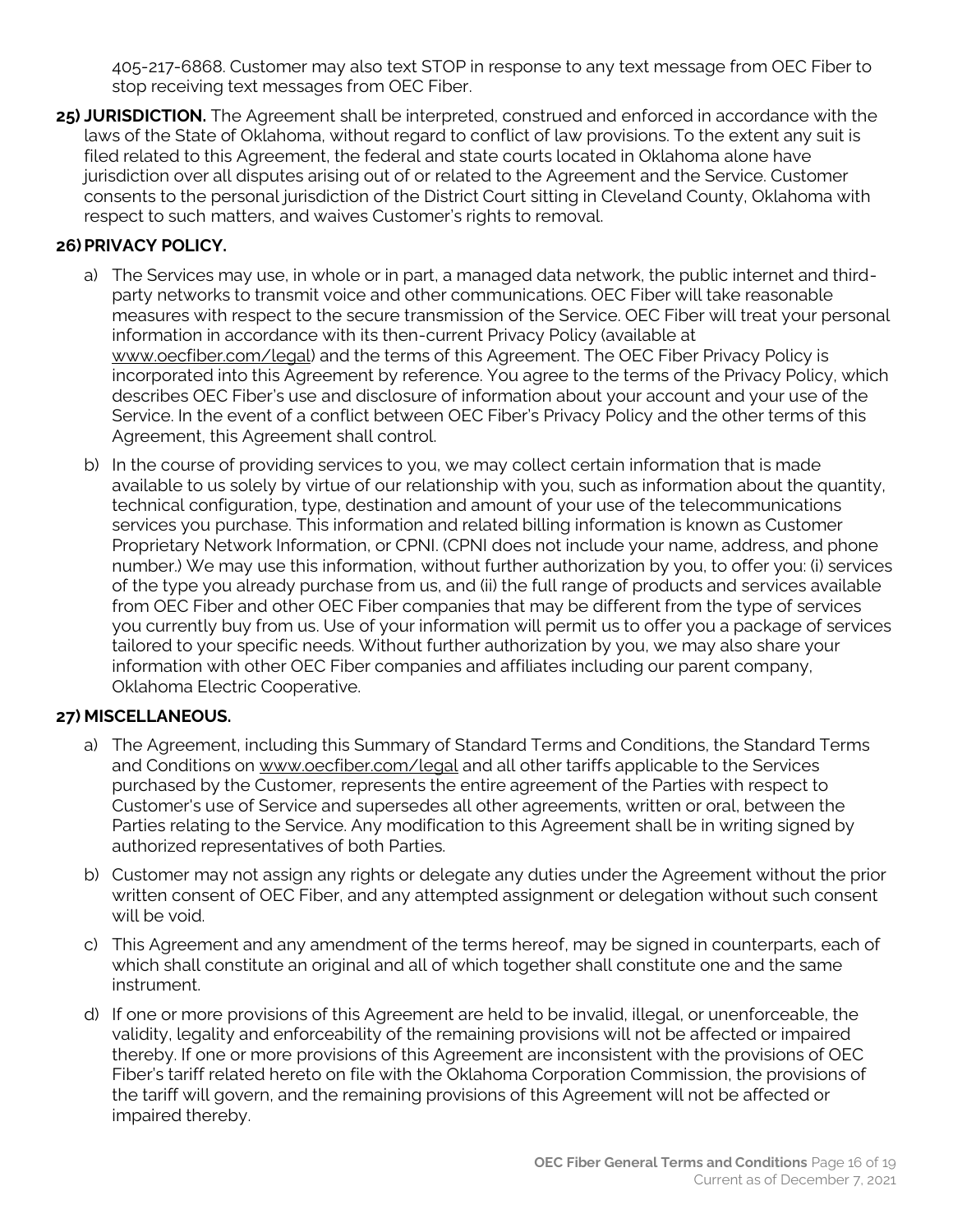- e) Nothing in this Agreement or in the understanding of the parties confers upon the parties the status of agency, partnership, or other form of joint enterprise between the parties.
- f) OEC Fiber will not be liable for delays, damages or failures in performance because of causes beyond its reasonable control, including, but not limited to, acts of a government in its sovereign capacity, acts of war, terrorism, acts of a public enemy, fires, earthquakes, acts of God, labor disputes, strikes, work slow-downs or other labor-related activity.
- g) Letter of Authorization. The undersigned Customer hereby appoints OEC Fiber as agent for OEC Fiber to act as its authorized agent for all matters pertaining to the number(s) populated in the appropriate fields. This agency includes disconnections of service and other requests as deemed necessary by OEC Fiber to implement the services ordered from OEC Fiber, including but not limited to: (1) securing information for activating, porting disconnecting, editing and transferring service for Customer, (2) securing information for the purposes of resolving technical issues for Customer, (3) securing information for activating, removing, changing and editing Customer's directory listings.
- **28) GENERAL VOIP CONDITIONS.** The Service may not be compatible with security systems. You may be required to maintain a telephone connection through your local exchange carrier in order to use any alarm monitoring functions for any security system installed in your business. You are responsible for contacting the alarm monitoring company to test the compatibility of any alarm monitoring or security system with the Service.
- **29) EMERGENCY SERVICES - 911 DIALING.** You will have access to either basic 911 or Enhanced 911 (E911) service With E911 service, when you dial 911, your telephone number and registered address may be sent to the local emergency center assigned to your location. Emergency operators may have access to the information they need to send help and call you back if necessary. We do not have control over emergency operators nor can we guarantee that a 911 call will be routed to the correct operator. Customers in locations where the emergency center is not equipped to receive their telephone number and address may have basic 911. With basic 911, the local emergency operator answering the call will not have your call back number or your exact location, so you must be prepared to give them this information. Until you give the operator your phone number, he/she may not be able to call you back or dispatch help if the call is not completed or is not forwarded, is dropped or disconnected, or if you are unable to speak. You authorize us to disclose your name and address to third parties involved with providing 911 Dialing to you, including, without limitation, call routers, call centers and local emergency centers.
	- a) You agree to assume the obligation to inform any employees, guests and other third persons who may be present at the physical location where you utilize the services and/or products we provide under this Agreement of the important differences in and limitations of your phone service as compared with basic 911 or E911. The documentation that accompanies each telephone device will include a sticker concerning the potential non-availability of basic 911 or E911 (the "911 Sticker"). It is your responsibility, in accordance with the instructions that accompany each device, to place the 911 Sticker as near as possible to each phone that you use with the service. If you did not receive a 911 Sticker with your telephone device, or you require additional 911 Stickers for phone devices we do not provide, please contact our customer care department at 405-217-6868 for additional 911 Stickers which we will provide for no additional cost.
	- b) Location of Service. This service is provided at a specific permanent address and not available as a nomadic offering. Before you move the telephone device(s) to another location, you must notify us to determine if service can be provided at your new permanent address. Service will only be provided at locations where E911 or basic 911 connectivity are available.
	- c) Confirmation of Activation Required. Your 911 Dialing feature will not be activated for any phone line that you are using with our service, UNLESS AND UNTIL YOU RECEIVE AN EMAIL FROM US CONFIRMING THAT THE 911 DIALING FEATURE HAS BEEN ACTIVATED FOR THAT PHONE LINE.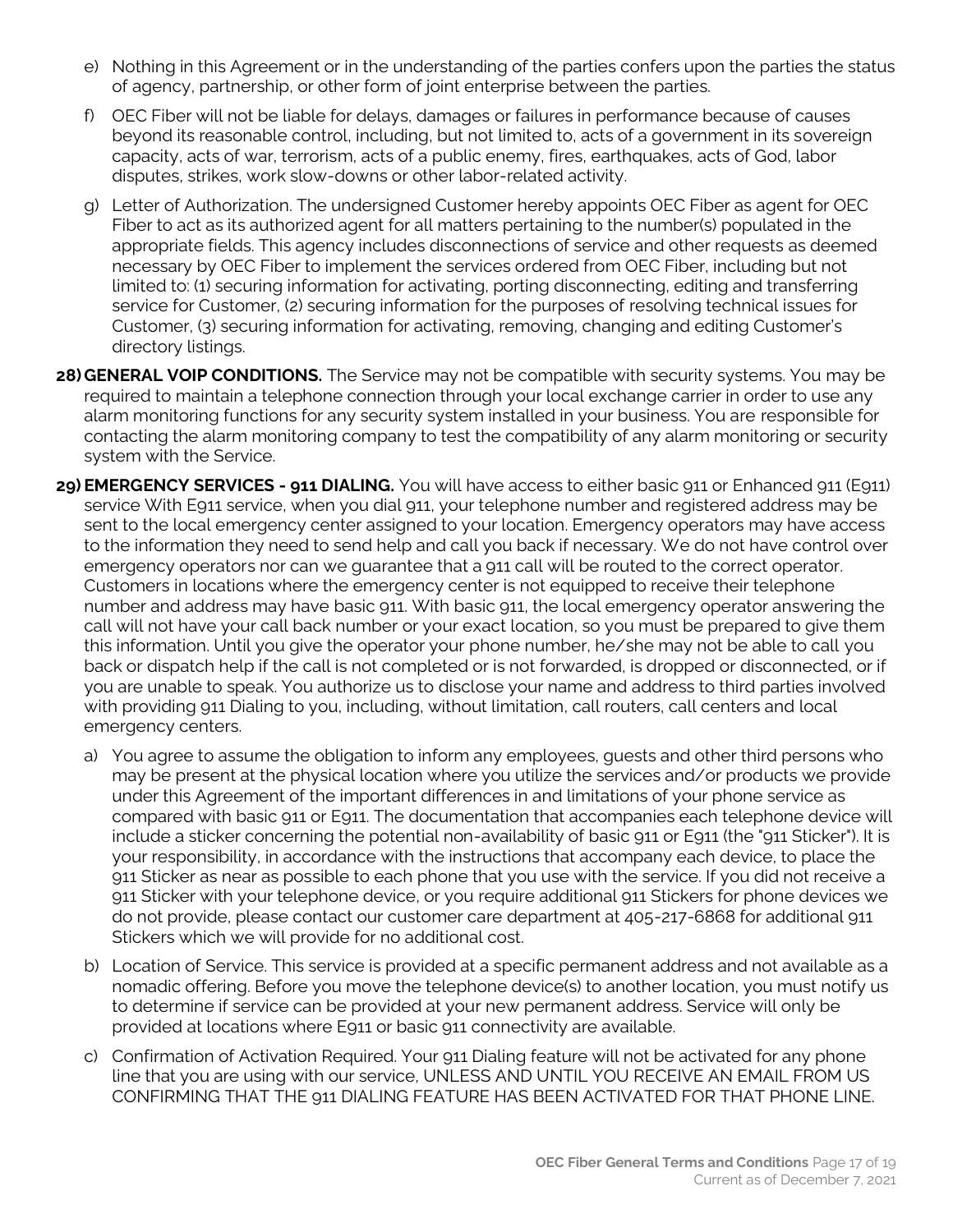- d) In the event of a power failure, network backup power systems are in place. The device providing service also provides limited battery backup. Excessive use during a power outage will result in shortened life of the internal battery. The device will provide indication of low battery voltage. You should notify us for instructions or replacement. Failure of network power backup systems or the telephone device's internal backup system during a power failure or disruption will prevent all service, including 911 dialing from functioning.
- e) Service outages, suspensions or disconnections of your broadband service will prevent all service, including 911 Dialing, from functioning. SUCH OUTAGES MAY OCCUR FOR A VARIETY OF REASONS, INCLUDING, BUT NOT LIMITED TO, THOSE REASONS DESCRIBED ELSEWHERE IN THIS AGREEMENT.
- f) Service outages due to disconnection of your account will prevent all service, including 911 Dialing, from functioning.
- g) Other third-party transport providers may intentionally or inadvertently block the ports over which the service is provided or otherwise impede the usage of the service. In that event, provided that you alert us to this situation, we will attempt to work with you to resolve the issue. During the period that the ports are being blocked or your service is impeded, and unless and until the blocking or impediment is removed or the blocking or impediment is otherwise resolved, your service, including the 911 Dialing feature, may not function. You acknowledge that we are not responsible for the blocking of ports or any other impediment to your usage of the service, and any loss of service, including 911 Dialing, which may result. In the event you lose service as a result of blocking of ports or any other impediment to your usage of the service, you will continue to be responsible for payment of the service charges unless and until you disconnect the service in accordance with this Agreement.
- h) There may be a greater possibility of network congestion and/or reduced speed in the routing of a 911 dialing call made utilizing the Service as compared to traditional 911 dialing over traditional public telephone networks. OEC Fiber does not have any control over whether, or the manner in which, calls using 911 dialing service are answered or addressed by any local or national emergency response center. OEC Fiber and our suppliers disclaim all responsibility for the conduct of local emergency response centers and the national emergency calling center. OEC Fiber and our suppliers rely on third parties to assist in routing 911 dialing calls to local emergency response centers and to a national emergency calling center. OEC Fiber and our suppliers disclaim any and all liability or responsibility in the event such third party data used to route calls is incorrect or yields an erroneous result. NEITHER OEC Fiber, OUR SUPPLIERS, NOR OUR OFFICERS, DIRECTORS, EMPLOYEES, AFFILIATES, OR AGENTS MAY BE HELD LIABLE FOR ANY CLAIM, DAMAGE, OR LOSS, AND SUBSCRIBER HEREBY WAIVES ANY AND ALL SUCH CLAIMS OR CAUSES OF ACTION, ARISING FROM OR RELATING TO 911 DIALING SERVICE. Subscriber shall defend, indemnify, and hold harmless OEC Fiber and our suppliers, our officers, directors, employees, affiliates and agents and any other service provider who furnishes services to Subscriber in connection with the Service, from any and all claims, losses, damages, fines, penalties, costs and expenses (including, without limitation, attorney's fees) by, or on behalf of, you or any third party relating to the absence, failure or outage of the service, including 911 Dialing, incorrectly routed 911 Dialing calls, and/or the inability of any user of the service to be able to use 911 Dialing or access emergency service personnel.
- i) If you are not comfortable with the limitations of the 911 dialing service, you should consider having an alternate means of accessing traditional 911 or E911 services or disconnecting the service.